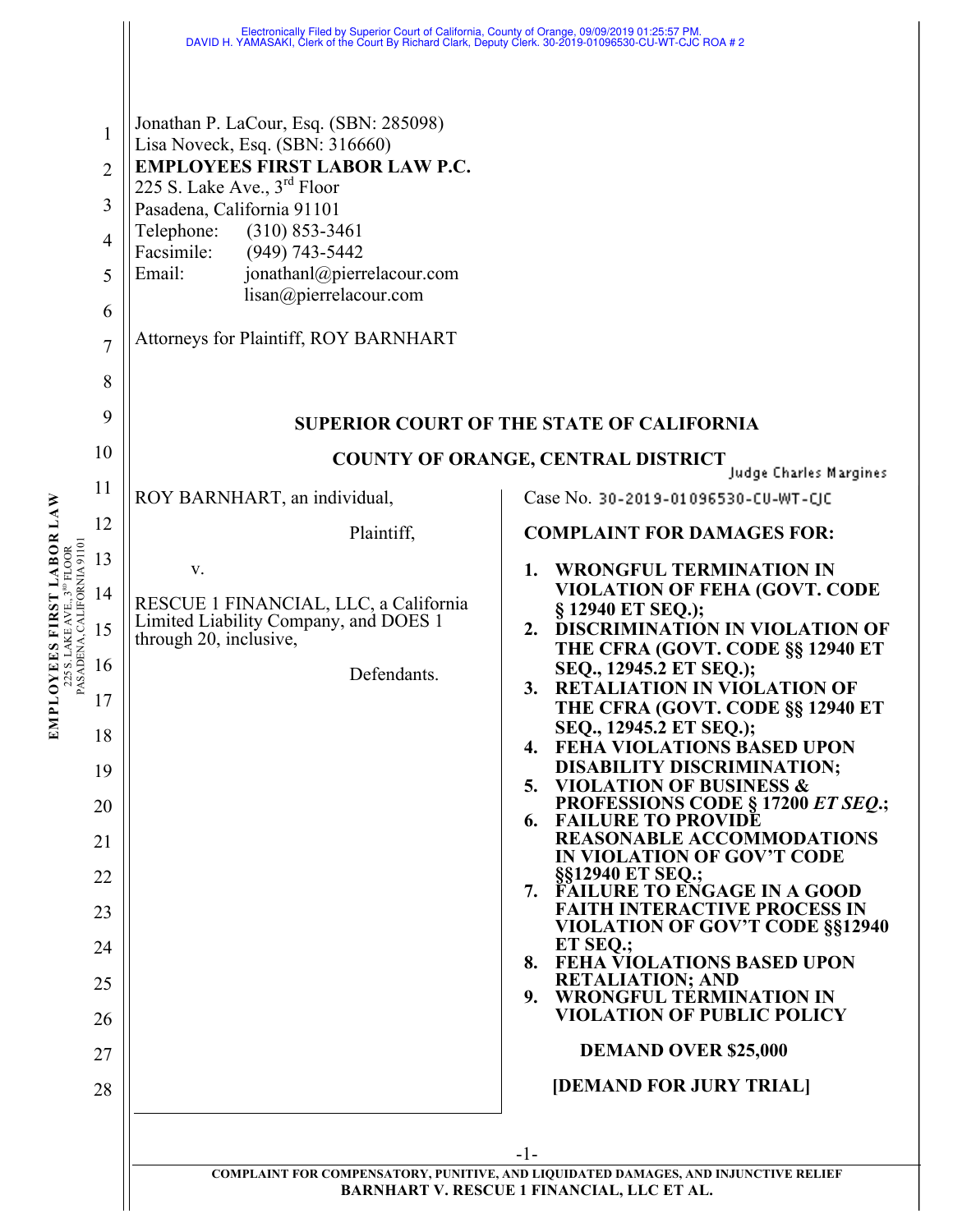**COMES NOW PLAINTIFF,** ROY BARNHART**,** for causes of action against Defendants and each of them, alleges as follows:

#### **JURISDICTION**

1. This Court is the proper court, and this action is properly filed in Orange County, because Defendants' obligations and liability arise therein, because Defendants maintain locations and transact business within Orange County, and because the work that is the subject of this action was performed by Plaintiff in Orange County.

## **THE PARTIES**

2. Plaintiff, ROY BARNHART, is and at all times relevant hereto was a resident of the County of Orange, State of California.

3. Plaintiff is informed and believes, and based thereupon alleges, that at all times relevant hereto, Defendant RESCUE 1 FINANCIAL, LLC (hereinafter referred to as "Defendant") was and is a California corporation doing business at 16842 Von Karman Ave., Ste. 300, Irvine, CA 92606, in the County of Orange, State of California.

4. Plaintiff is informed and believes, and based thereupon alleges, that at all times relevant hereto, Defendant owned and/or operated a debt management and financial services company and availed itself of the rights and privileges of the State of California.

5. Defendant was Plaintiff's employer within the meaning of Government Code §§12926, subdivision (d), 12940, subdivisions (a),(h),(1), (h)(3)(A), and (i), and 12950, and regularly employs five (5) or more persons and are therefore subject to the jurisdiction of this Court.

21  $22$ 23 24 25 26 27 6. The true names and capacities, whether individual, corporate, associate, or otherwise, of Defendants named herein as DOES 1-20, inclusive, are unknown to Plaintiff at this time and therefore said Defendants are sued by such fictitious names. Plaintiff will seek leave to amend this complaint to insert the true names and capacities of said Defendants when the same become known to Plaintiff. Plaintiff is informed and believes, and based thereupon alleges, that each of the fictitiously named Defendants is responsible for the wrongful acts alleged herein, and is therefore liable to Plaintiff as alleged hereinafter.

1

2

3

4

5

6

7

8

9

10

19

20

28

-2-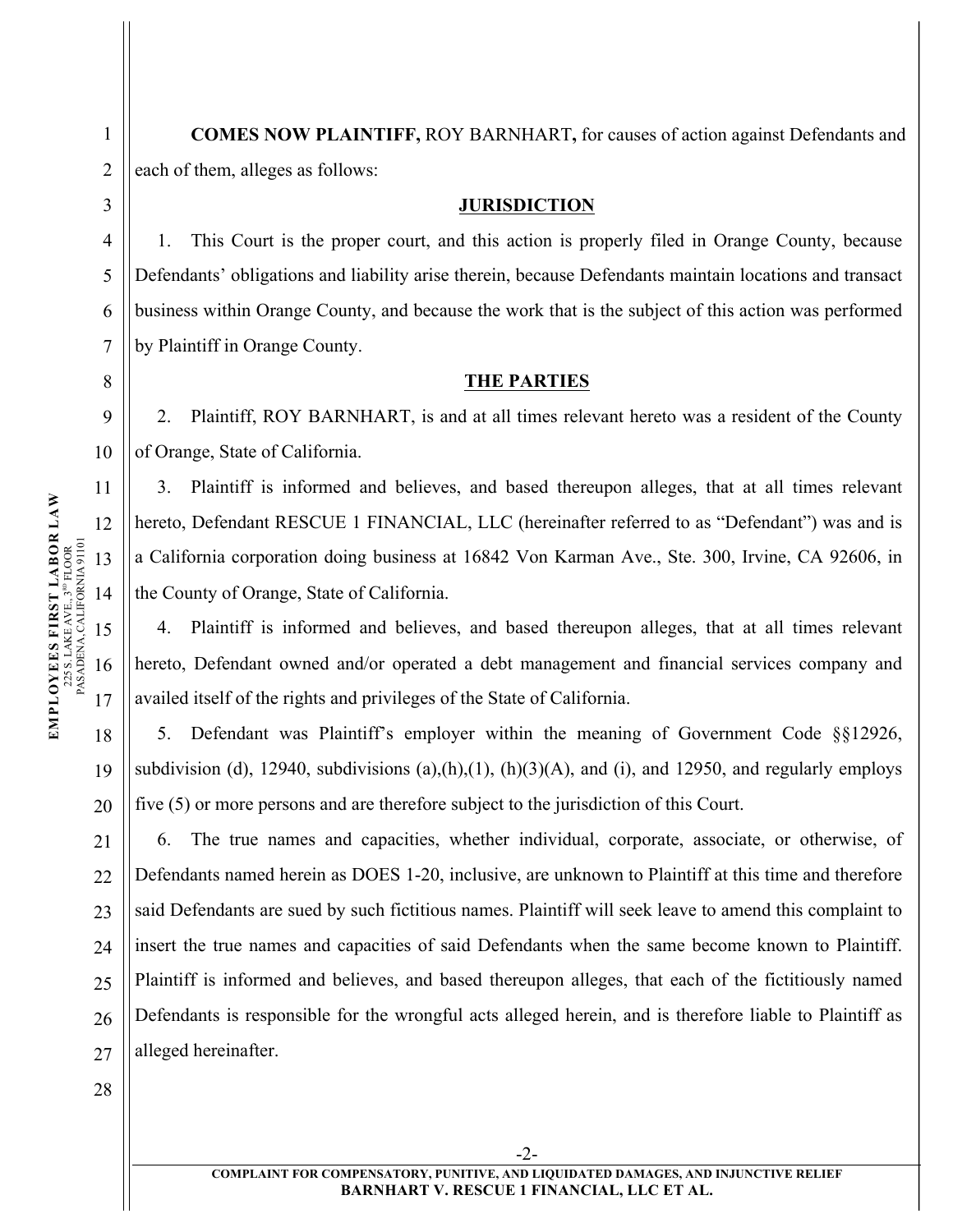7. Plaintiff is informed and believes, and based thereupon alleges, that at all times relevant hereto, Defendants, and each of them, were the agents, employees, managing agents, supervisors, coconspirators, parent corporation, joint employers, alter egos, successors, and/or joint ventures of the other Defendants, and each of them, and in doing the things alleged herein, were acting at least in part within the course and scope of said agency, employment, conspiracy, joint employer, alter ego status, successor status and/or joint venture and with the permission and consent of each of the other **Defendants** 

8. Plaintiff is informed and believes, and based thereupon alleges, that Defendants, and each of them, including those defendants named as DOES 1-20, acted in concert with one another to commit the wrongful acts alleged herein, and aided, abetted, incited, compelled and/or coerced one another in the wrongful acts alleged herein, and/or attempted to do so, including pursuant to Government Code §12940(i). Plaintiff is further informed and believes, and based thereupon alleges, that Defendants, and each of them, including those defendants named as DOES 1-20, and each of them, formed and executed a conspiracy or common plan pursuant to which they would commit the unlawful acts alleged herein, with all such acts alleged herein done as part of and pursuant to said conspiracy, intended to cause and actually causing Plaintiff harm.

9. Whenever and wherever reference is made in this complaint to any act or failure to act by a Defendant or co-Defendant, such allegations and references shall also be deemed to mean the acts and/or failures to act by each Defendant acting individually, jointly and severally.

20 24 10. Plaintiff has filed complaints of discrimination, harassment, retaliation, failure to prevent discrimination or retaliation, and wrongful termination under Government Code §§12940, et seq., the California Fair Employment and Housing Act ("FEHA") with the California Department of Fair Employment and Housing ("DFEH"), and has satisfied Plaintiff's administrative prerequisites with respect to these and all related filings.

# **ALTER EGO, AGENCY, SUCCESSOR AND JOINT EMPLOYER**

26 27 28 11. Plaintiff is informed and believes, and based thereon alleges, that there exists such a unity of interest and ownership between Defendant and DOES 1-20 that the individuality and separateness of Defendant has ceased to exist.

1

2

3

4

5

6

7

8

9

10

11

19

21

 $22$ 

23

25

**COMPLAINT FOR COMPENSATORY, PUNITIVE, AND LIQUIDATED DAMAGES, AND INJUNCTIVE RELIEF BARNHART V. RESCUE 1 FINANCIAL, LLC ET AL.** 

-3-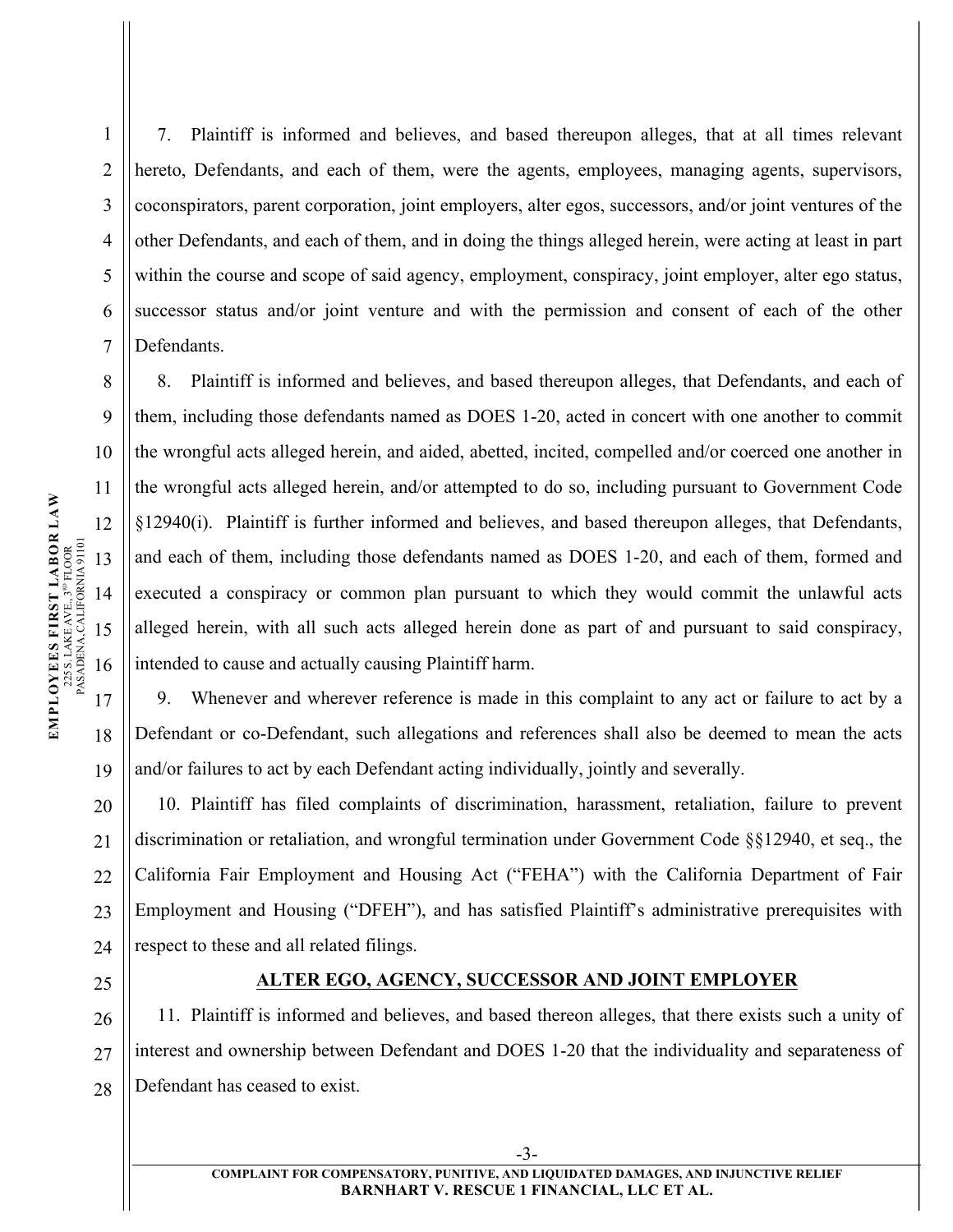1 2 3 12. Plaintiff is informed and believes, and based thereon alleges, that despite the formation of purported corporate existence, Defendant and DOES 1-20 are, in reality, one and the same as Defendant, including, but not limited to because:

a. Defendant is completely dominated and controlled by DOES 1-20, who personally committed the frauds and violated the laws as set forth in this complaint, and who have hidden and currently hide behind Defendant to perpetrate frauds, circumvent statutes, or accomplish some other wrongful or inequitable purpose.

8 9 10 b. DOES 1-20 derive actual and significant monetary benefits by and through Defendant's unlawful conduct, and by using Defendant as the funding source for their own personal expenditures.

c. Plaintiff is informed and believes that Defendant and DOES 1-20, while really one and the same, were segregated to appear as though separate and distinct for purposes of perpetrating a fraud, circumventing a statute, or accomplishing some other wrongful or inequitable purpose.

d. Plaintiff is informed and believes that Defendant does not comply with all requisite corporate formalities to maintain a legal and separate corporate existence.

e. Plaintiff is informed and believes, and based thereon alleges, that the business affairs of Defendant and DOES 1-20 are, and at all times relevant were, so mixed and intermingled that the same cannot reasonably be segregated, and the same are in inextricable confusion. Defendant is, and at all times relevant hereto was, used by DOES 1-20 as a mere shell and conduit for the conduct of certain of Defendant's affairs, and is, and was, the alter ego of DOES 1-20. The recognition of the separate existence of Defendant would not promote justice, in that it would permit Defendant to insulate itself from liability to Plaintiff for violations of the Government Code and other statutory violations. The corporate existence of Defendant and DOES 1-20 should be disregarded in equity and for the ends of justice because such disregard is necessary to avoid fraud and injustice to Plaintiff herein.

27 28 13. Accordingly, Defendant constitutes the alter ego of DOES 1-20, and the fiction of their separate corporate existence must be disregarded.

19

20

21

 $22$ 

23

24

25

26

4

5

6

7

**COMPLAINT FOR COMPENSATORY, PUNITIVE, AND LIQUIDATED DAMAGES, AND INJUNCTIVE RELIEF BARNHART V. RESCUE 1 FINANCIAL, LLC ET AL.**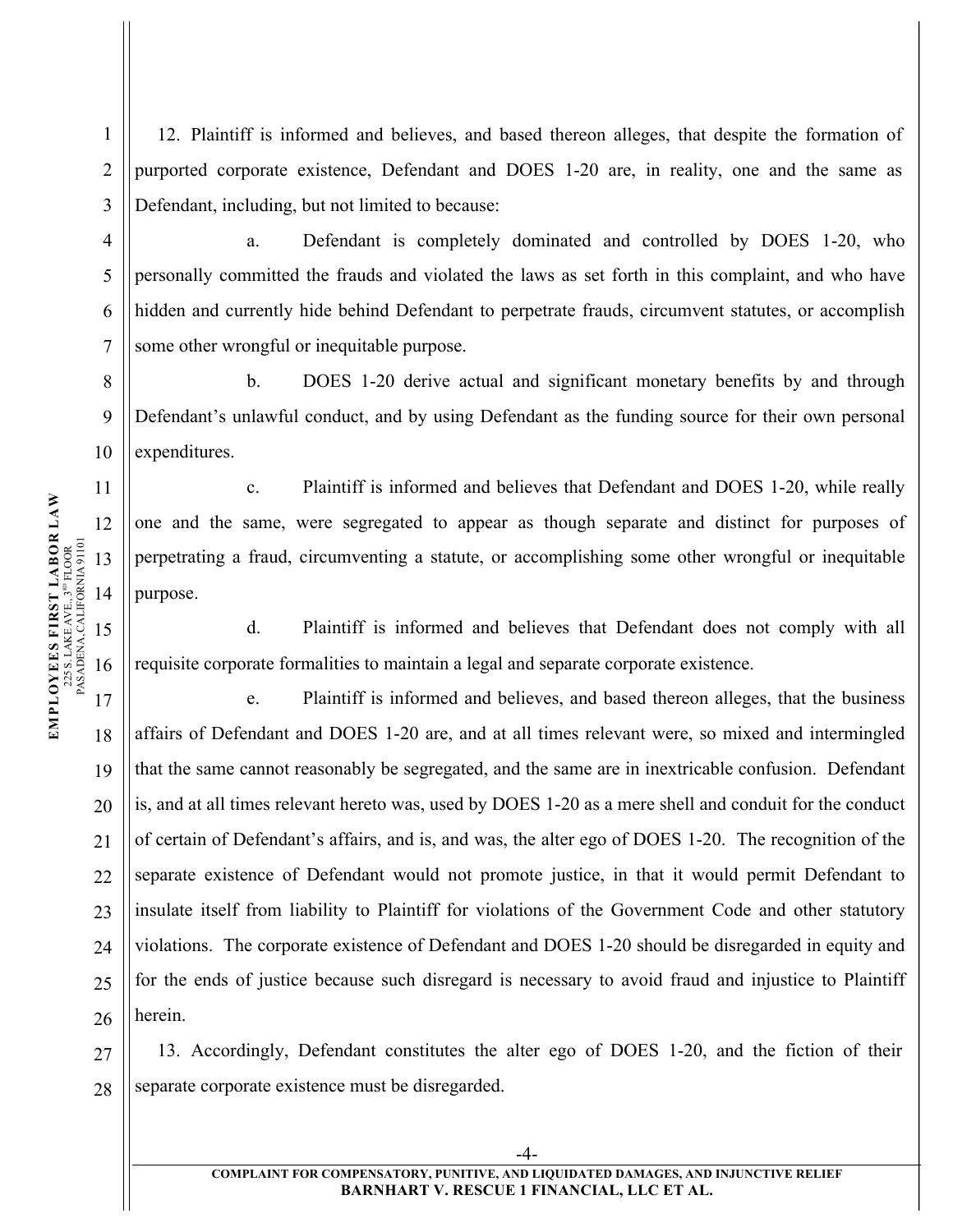1 2 3 4 5 6 14. As a result of the aforementioned facts, Plaintiff is informed and believes, and based thereon alleges that Defendant and DOES 1-20 are Plaintiff's joint employers by virtue of a joint enterprise, and that Plaintiff was an employee of Defendant, and DOES 1-20. Plaintiff performed services for each and every one of Defendant, and to the mutual benefit of all Defendant, and all Defendant shared control of Plaintiff as an employee, either directly or indirectly, and the manner in which Defendant's business was and is conducted.

15. Alternatively, Plaintiff is informed and believes and, based thereupon alleges, that as and between DOES 1-20 and Defendant, (1) there is an express or implied agreement of assumption pursuant to which DOES 1-20 agreed to be liable for the debts of Defendant, (2) the transaction between DOES 1-20 and Defendant amounts to a consolidation or merger of the two corporations, (3) DOES 1-20 is a mere continuation of Defendant, or (4) the transfer of assets to DOES 1-20 is for the fraudulent purpose of escaping liability for Defendant's debts. Accordingly, DOES 1-20 are the successors of Defendant, and are liable on that basis.

## **FACTUAL ALLEGATIONS**

16. Defendant hired Plaintiff on or about August 1, 2017 as a director of business development. At the time Plaintiff commenced his employment with Defendant, his salary was \$10,000 per month in addition to \$2,000 guaranteed in commissions along with a \$500 stipend.

17. Plaintiff performed all of his job duties satisfactorily for Defendant. Indeed, given Plaintiff's consistent quality performance, Plaintiff routinely earned significant income through his commissions. For instance, in 2018, Plaintiff earned roughly \$150,000 total, well over his base salary, due do the substantial commissions he was able to secure.

22 23 24 18. Plaintiff continued to grow in his position in the short time he spent working at Defendant. In fact, in 2019, based on the commissions he earned in the earlier part of the year, Plaintiff was on pace to earn roughly \$225,000 for the year.

19. On or about April 20, 2019, Plaintiff became ill. He noticed that he had developed brown spots on his arms and legs and routinely experienced severe itching all over his body. When his symptoms failed to improve, Plaintiff consulted his doctor on or about May 1, 2019 for treatment.

 $\begin{tabular}{ll} \textbf{EMPLOWES ES FIRST LAS} & \textbf{DING} & \textbf{TLABOR} & \textbf{LAW} \\ & \textbf{225 S. LAKEAVE, 3}^{\text{up}} & \textbf{FLOOR} \\ & \textbf{PASADENA, CALIFORMA91101} \end{tabular}$ **EMPLOYEES FIRST LABOR LAW** 12 PASADENA, CALIFORNIA 91101  $225$  S. LAKE AVE.,  $3^{\text{up}}$  FLOOR 13 14 15 16 17 18

7

8

9

10

11

19

20

21

25

26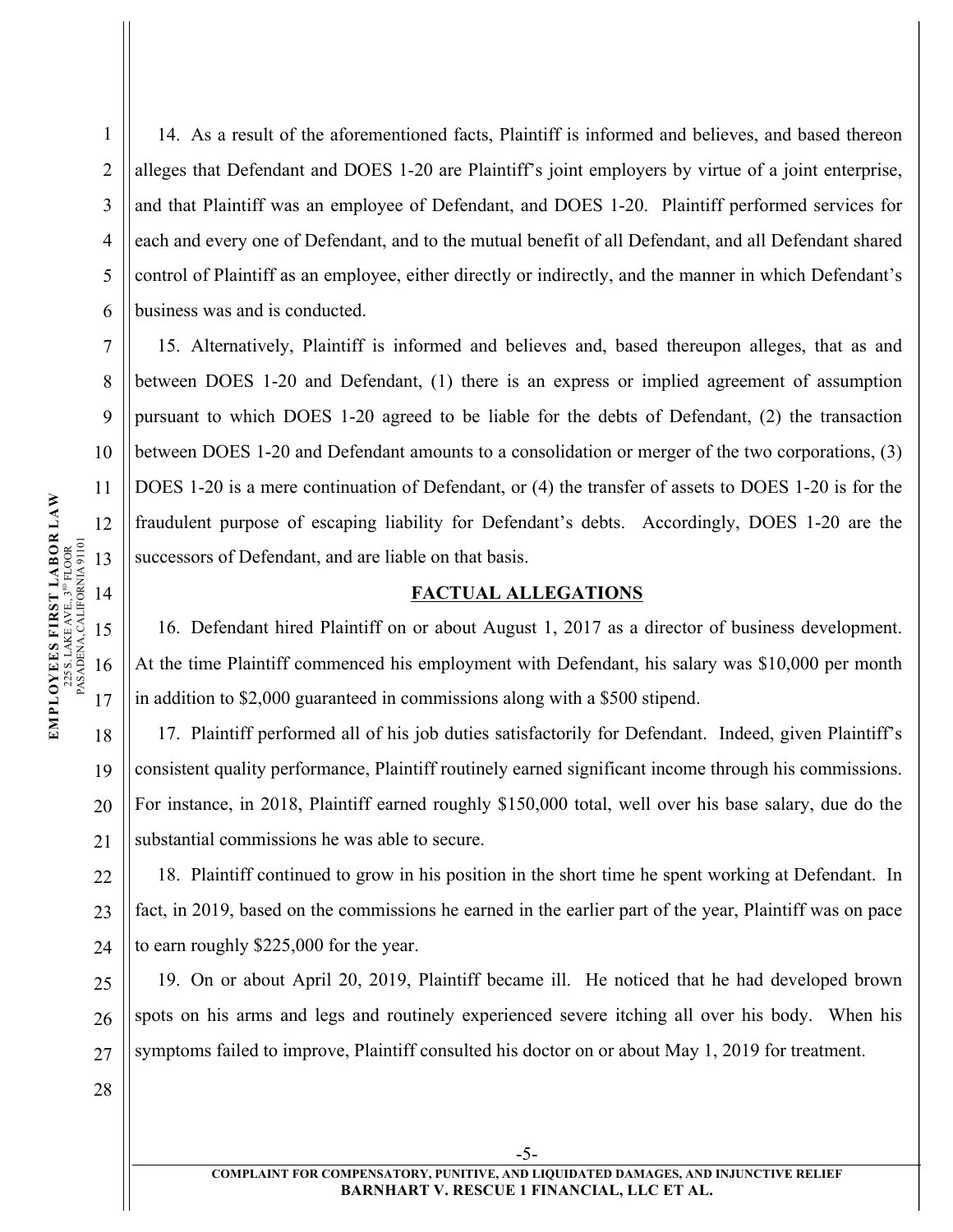1 2 3 20. Plaintiff's doctor evaluated Plaintiff, quickly determined that Plaintiff needed specialized treatment, and sent Plaintiff to the emergency room. There, Plaintiff was diagnosed with Primary Biliary Cirrhosis ("PBC").

21. The emergency room doctors concluded that there was no medication they could prescribe to Plaintiff since they were not equipped to treat his underlying PBC. Thus, they referred Plaintiff to a gastroenterologist.

22. Of note, throughout this time period, Plaintiff's wife was the manager of human resources for Defendant. Not only was Plaintiff's wife aware of Plaintiff's illness, but Plaintiff also separately notified Defendant's CEOs, Bradley Smith and Branden Millstone, via email of his medical condition and that he had to go to the emergency room for treatment.

23. After his visit to the emergency room, while waiting for his first appointment with the gastroenterologist, Plaintiff continued to seek treatment with his primary care physician and even occasionally would visit the emergency room, as his symptoms were becoming increasingly difficult to cope with. Plaintiff's itchiness grew to intense and unbearable discomfort. He also experienced extreme fatigue, swelling of his ankles and feet, severe abdominal pain, and developed jaundice.

24. Plaintiff's PBC caused him to miss time from work due to treatment, or at times because his symptoms were so acute that Plaintiff was simply too unwell to go to the office. Each time Plaintiff needed to be absent from work, he promptly notified Mr. Smith and Mr. Millstone.

25. Though Plaintiff's wife informed Plaintiff that he qualified for protected leave under CFRA, Defendant failed to provide Plaintiff with any notice of his rights under CFRA or give him the opportunity to formally take such leave.

26. In fact, Defendant repeatedly asked Plaintiff during his absences when he would return to work and pressured him to return quickly. The company would plainly not allow Plaintiff to take any form of an extended absence in spite of Plaintiff's right to do so.

27 27. Moreover, the day after Plaintiff returned from his initial emergency room visit, Defendant immediately began a practice of increasingly decreasing Plaintiff's compensation. That day, Defendant demoted Plaintiff to a base salary only \$5,000 per month plus commission, and though

-6-

 $\begin{tabular}{ll} \textbf{EMPLOWES ES FIRST LAS} & \textbf{DING} & \textbf{TLABOR} & \textbf{LAW} \\ & \textbf{225 S. LAKEAVE, 3}^{\text{up}} & \textbf{FLOOR} \\ & \textbf{PASADENA, CALIFORMA91101} \end{tabular}$ **EMPLOYEES FIRST LABOR LAW** 12 PASADENA, CALIFORNIA 91101  $225$  S. LAKE AVE.,  $3^{\text{up}}$  FLOOR 13 14 15 16 17 18

4

5

6

7

8

9

10

11

19

20

21

 $22$ 

23

24

25

26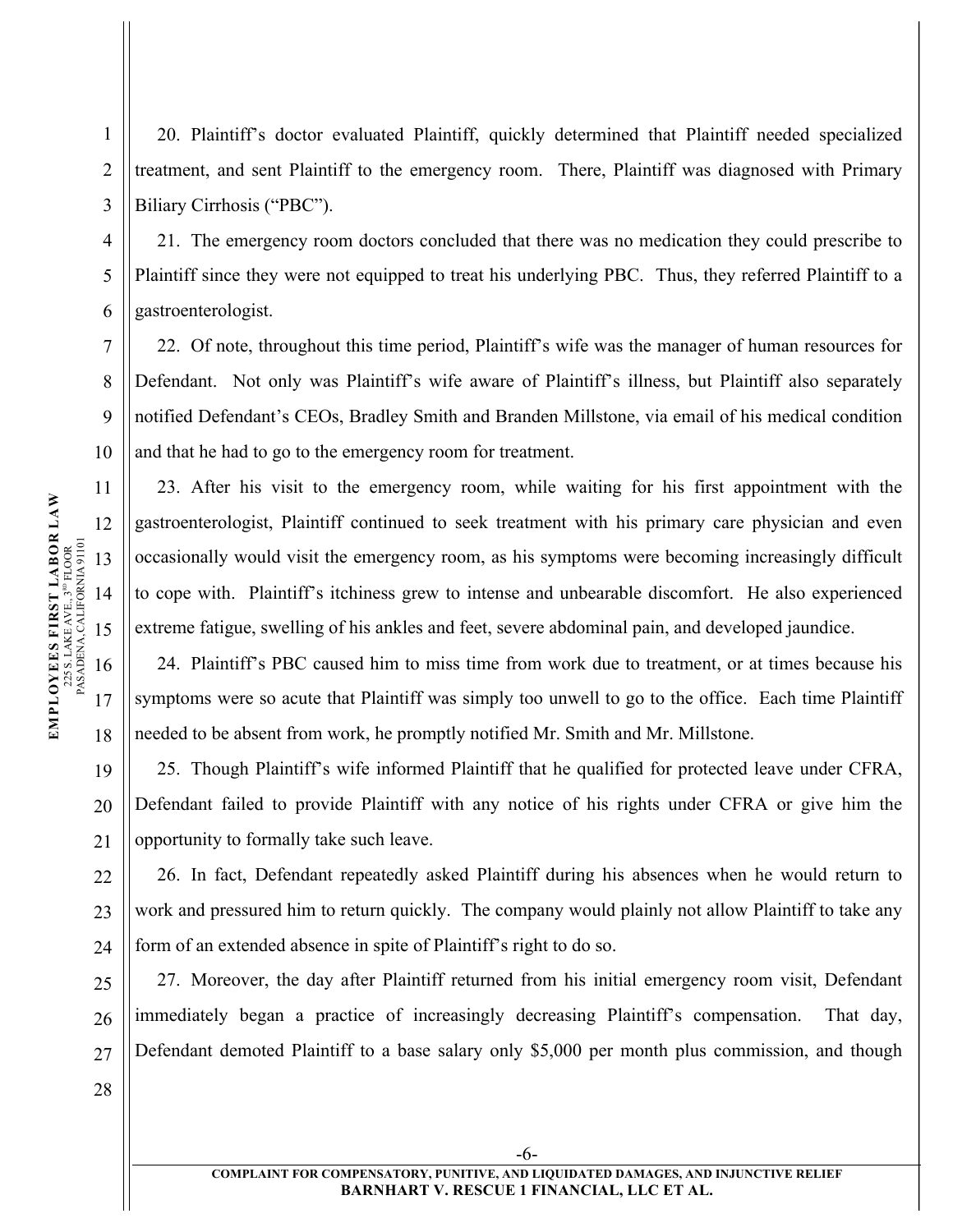1 2 Defendant did not officially change Plaintiff's title, it made Plaintiff co-sales manager with an employee who had previously been Plaintiff's direct report.

28. Only one week after that, Defendant informed Plaintiff that he would no longer be permitted to earn commissions, and that Defendant was also stripping Plaintiff of his stipend.

29. On or about early June of 2019, Plaintiff met with Mr. Smith and Mr. Millstone, who at that time changed Plaintiff from a salaried employee to an hourly employee, earning \$57.00 per hour.

30. Shortly thereafter, Plaintiff visited his doctor, who prescribed Plaintiff a new medication for his PBC that was beginning to reduce Plaintiff's symptoms. However, only days later, on or about June 23, 2019, Mr. Smith and Mr. Millstone called Plaintiff into a meeting wherein they explained to Plaintiff that they could no longer continue to employ him due to his need to miss work for treatment of his PBC.

31. Plaintiff protested, explaining that he was on new medication that was thus far proving to have a positive impact, and begged Defendant to give him more time at the company. He even offered to transfer to another division if it would have enabled Defendant to continue employing him.

32. Nonetheless, Defendant upheld Plaintiff's termination and refused to allow Plaintiff's continued employment with the company due to Plaintiff's medical condition.

33. As a result of Plaintiff's disability, Plaintiff requested accommodations including time off falling within CFRA leave.

34. Plaintiff took time off that was eligible for CFRA leave for his serious health condition and disability.

35. At all relevant times, Defendant failed to properly engage in a good faith interactive process in an effort to properly accommodate Plaintiff's disability and/or medical condition such that Plaintiff could continue working for Defendant.

24 25 36. At all relevant times, Defendant failed to reasonably accommodate Plaintiff even though Plaintiff was able to perform Plaintiff's essential job duties with or without accommodations.

26 27 37. Plaintiff's termination was substantially motivated by Plaintiff's disability or perceived disability, medical condition or perceived medical condition, request for accommodation, and/or

3

4

5

6

7

8

9

10

19

20

21

 $22$ 

23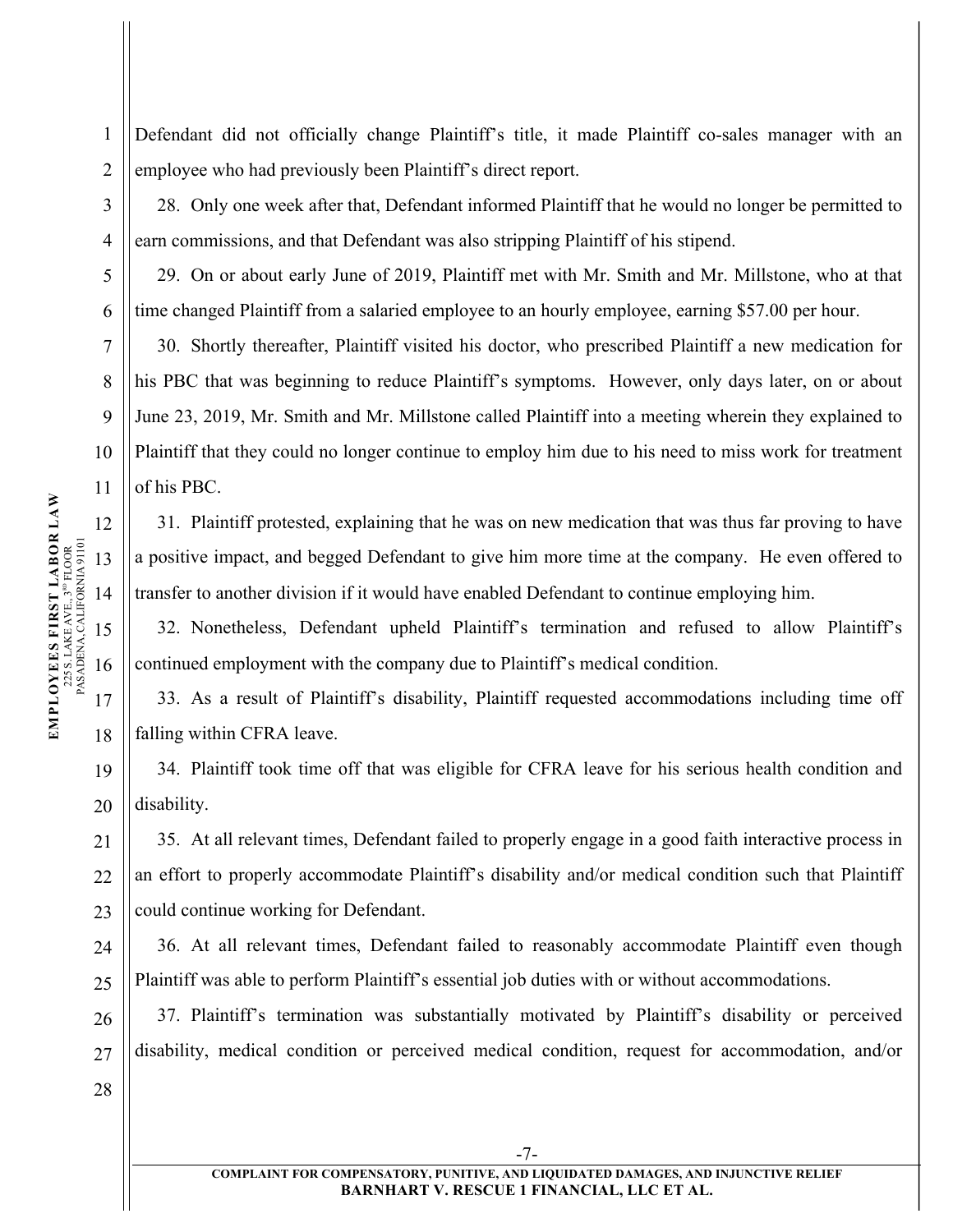engagement in protected activities, without any discussion of disability accommodations or any good faith attempt to engage in the interactive process with Plaintiff.

38. Defendant's conduct described herein was undertaken, authorized, and/or ratified by Defendant's officers, directors and/or managing agents, including, but not limited to those identified herein as DOES 1 through 20, who were authorized and empowered to make decisions that reflect and/or create policy for Defendant. The aforementioned conduct of said managing agents and individuals was therefore undertaken on behalf of Defendant who further had advanced knowledge of the actions and conduct of said individuals whose actions and conduct were ratified, authorized, and approved by managing agents whose precise identities are unknown to Plaintiff at this time and are therefore identified and designated herein as DOES 1 through 20, inclusive.

39. As a result of Defendant's actions, Plaintiff has suffered and will continue to suffer general and special damages, including severe and profound pain and emotional distress, anxiety, depression, headaches, tension, and other physical ailments, physical injury related to emotional distress, as well as medical expenses, expenses for psychological counseling and treatment, and past and future lost wages and benefits.

40. As a result of the above, Plaintiff is entitled to past and future lost wages, bonuses, commissions, benefits and loss or diminution of earning capacity.

41. Plaintiff claims general damages for emotional and mental distress and aggravation in a sum in excess of the jurisdictional minimum of this Court. Because the acts taken toward Plaintiff were carried out by officers, directors and/or managing agents acting in a deliberate, cold, callous, cruel and intentional manner, in conscious disregard of Plaintiff's rights and in order to injure and damage Plaintiff, Plaintiff requests that punitive damages be levied against Defendants and each of them, in sums in excess of the jurisdictional minimum of this Court.

### **FIRST CAUSE OF ACTION WRONGFUL TERMINATION IN VIOLATION OF FEHA (Cal. Gov. Code §§ 12940 et seq.)) Against All Defendants and All DOE Defendants**

42. Plaintiff re-alleges the information set forth in the preceding paragraphs and incorporates it into this cause of action as if it was fully alleged herein.

1

2

3

4

5

6

7

8

9

10

19

20

21

 $22$ 

23

24

25

26

27

28

-8-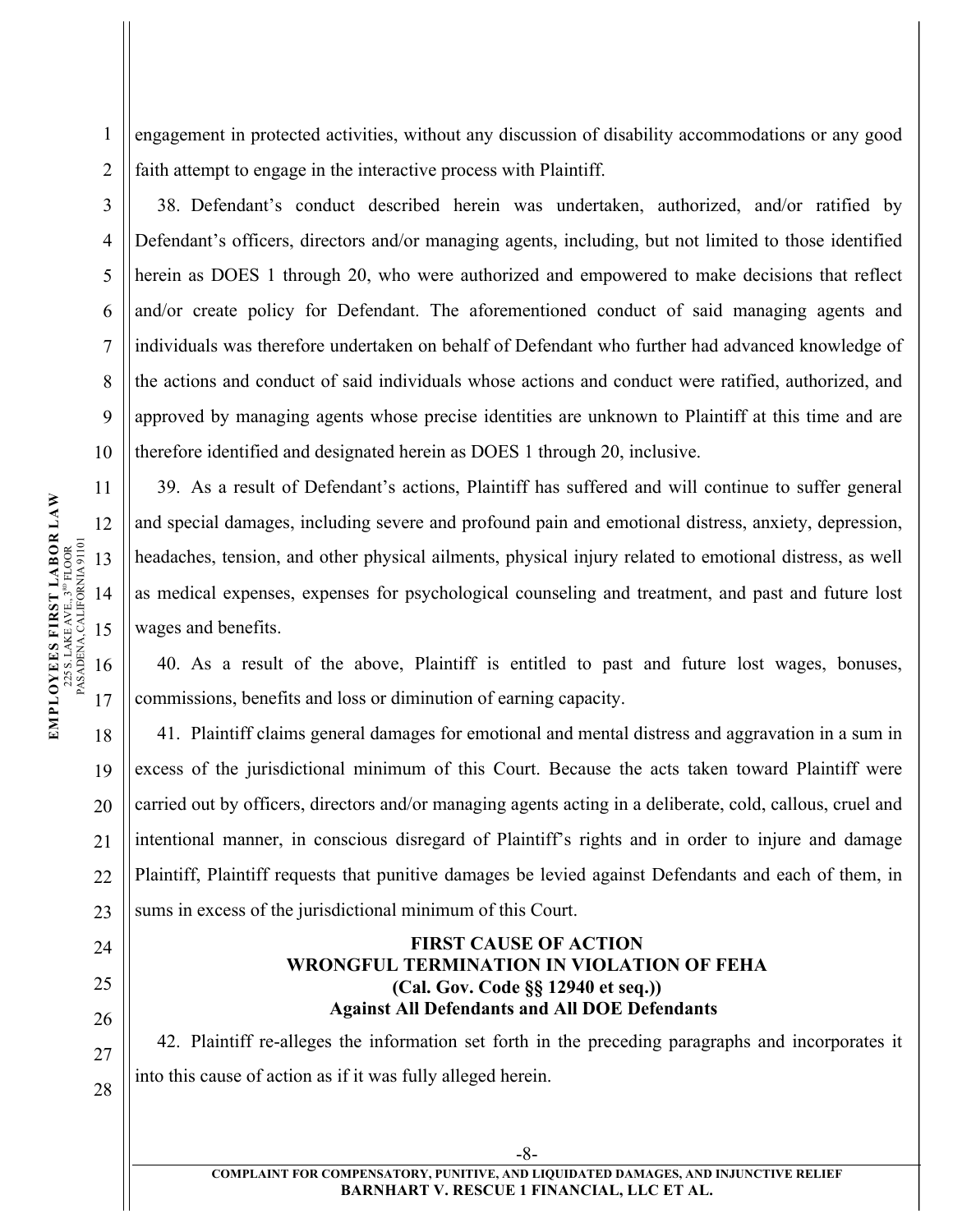1 2 3 43. Defendants, and each of them, including their agents, employees and representatives are subject to suit under Sections 12940, et. seq., of the California Fair Employment and Housing Act ("FEHA") as embodied in the California Government Code.

44. California Government Code §12921(a) states, "[t]he opportunity to seek, obtain, and hold employment without discrimination because of…physical disability…medical condition…sex, gender…is hereby recognized as and declared to be a civil right." Moreover, Government Code §12940 states in relevant part, "[i]t is an unlawful employment practice, unless based upon a bona fide qualification…[f]or an employer, because of…physical disability, medical condition …sex, gender …to discharge the person from employment or to discriminate against the person in compensation or in terms, conditions, or privileges of employment."

45. Plaintiff is a man who has a physical disability/medical condition, as defined under Government Code § 12926 et. seq. Moreover, at the time of this Complaint and at all relevant times, Plaintiff was disabled.

46. Plaintiff is informed and believes and thereon alleges that Defendants and each of them, in violation of Government Code §§ 12940 et seq., terminated Plaintiff's employment because of his physical disability.

47. Plaintiff filed a complaint with the California Department of Fair Employment and Housing ("DFEH"). On Sept. 9, 2019 Plaintiff received a "Right-to-Sue" Letter from the California Department of Fair Employment and Housing. Attached hereto as EXHIBIT 1 is a true and correct copy of the referenced "Right-to-Sue" Letter that Plaintiff received.

48. As a proximate result of the conduct of Defendants, Plaintiff has suffered general and special damages in a sum according to proof, but which amount exceeds the jurisdictional minimum of this Court, with interest thereon at the maximum legal rate.

24 25 26 49. As a result of the aforesaid acts of Defendants, Plaintiff claims general damages for mental and emotional distress, physical injury related to emotional distress, and aggravation in an amount to be proven at the time of trial.

27 28 50. The acts and conduct of Defendants, and each of them, constituted "malice," "oppression" and/or "fraud" (as those terms are defined in Civil Code  $\S$  3294(c)), in that they were intended by

19

20

21

 $22$ 

23

4

5

6

7

8

9

10

-9-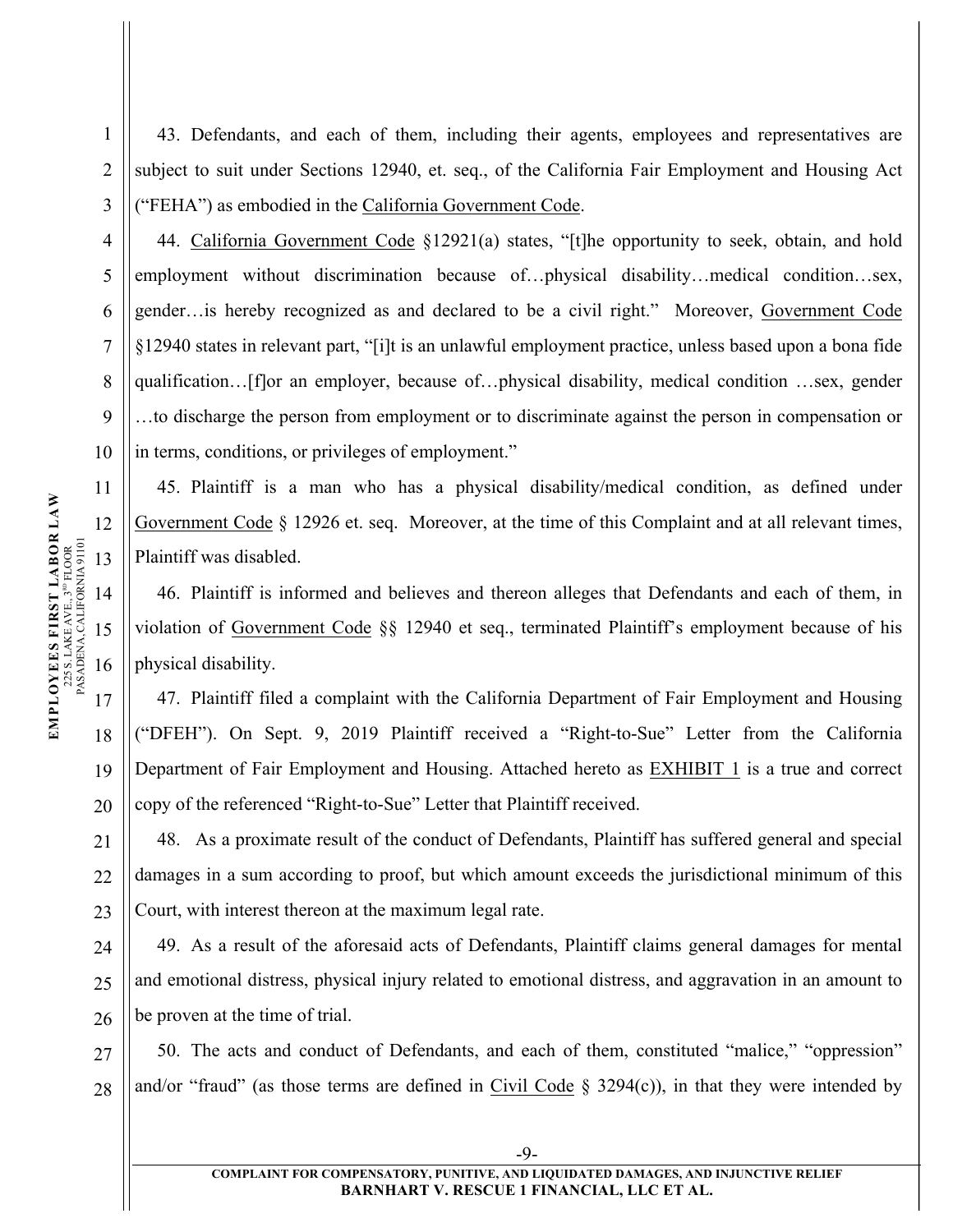1 2 3 Defendants, and each of them, to cause injury to Plaintiff or was despicable conduct which was carried on by Defendants, and each of them, with a willful and conscious disregard of the rights of Plaintiff.

51. The acts of Defendants, and each of them, were done fraudulently, maliciously and oppressively and with the advanced knowledge, conscious disregard, authorization, or ratification within the meaning of Civil Code §3294 on the part of Defendants' officers, directors, or managing agents of the business. The actions and conduct of Defendants, and each of them, were intended to cause injury to Plaintiff and constituted deceit and concealment of material facts known to Defendants, and each of them, with the intention of Defendants' part to deprive Plaintiff of property and legal rights, justifying an award of exemplary and punitive damages in an amount according to proof.

52. Plaintiff is further entitled to attorneys' fees pursuant to Government Code § 12965(b).

# **SECOND CAUSE OF ACTION DISCRIMINATION IN VIOLATION OF THE CALIFORNIA FAMILY RIGHTS ACT (Cal. Govt. Code §§ 12940, et seq., 12945.2 et seq.) Against All Defendants and All DOE Defendants**

53. Plaintiff re-alleges the information set forth in the preceding paragraphs and incorporates it into this cause of action as if it was fully alleged herein.

54. Under the California Family Rights Act ("CFRA"), an employee is entitled to a leave of absence for a serious health condition and/or to care for a child, parent, or spouse with a serious health condition.

55. At all relevant times, Defendant, including its agents, employees and representatives, was and is a "covered" employer within the meaning of the CFRA.

56. At all relevant times, Plaintiff had a serious health condition that required Plaintiff to take CFRA leave.

57. Plaintiff had provided more than 12 months of services to Defendant and had at least 1,250 hours of service with Defendant during the previous 12-month period, prior to his taking medical leave.

 $\begin{tabular}{ll} \textbf{EMPLOVES ES FIRST LAS T} & \textbf{LABOR} & \textbf{LAW} \\ & \textbf{225 S. LAKEAVE, 3}^{\text{w} \text{ FLOOR}} & \\ & \textbf{PASADENA, CALIFORNIADIN} \end{tabular}$ **EMPLOYEES FIRST LABOR LAW** 12 PASADENA, CALIFORNIA 91101  $225$  S. LAKE AVE.,  $3^{\text{up}}$  FLOOR 13 14 15 16 17 18 19

4

5

6

7

8

9

10

11

20

21

22

-10-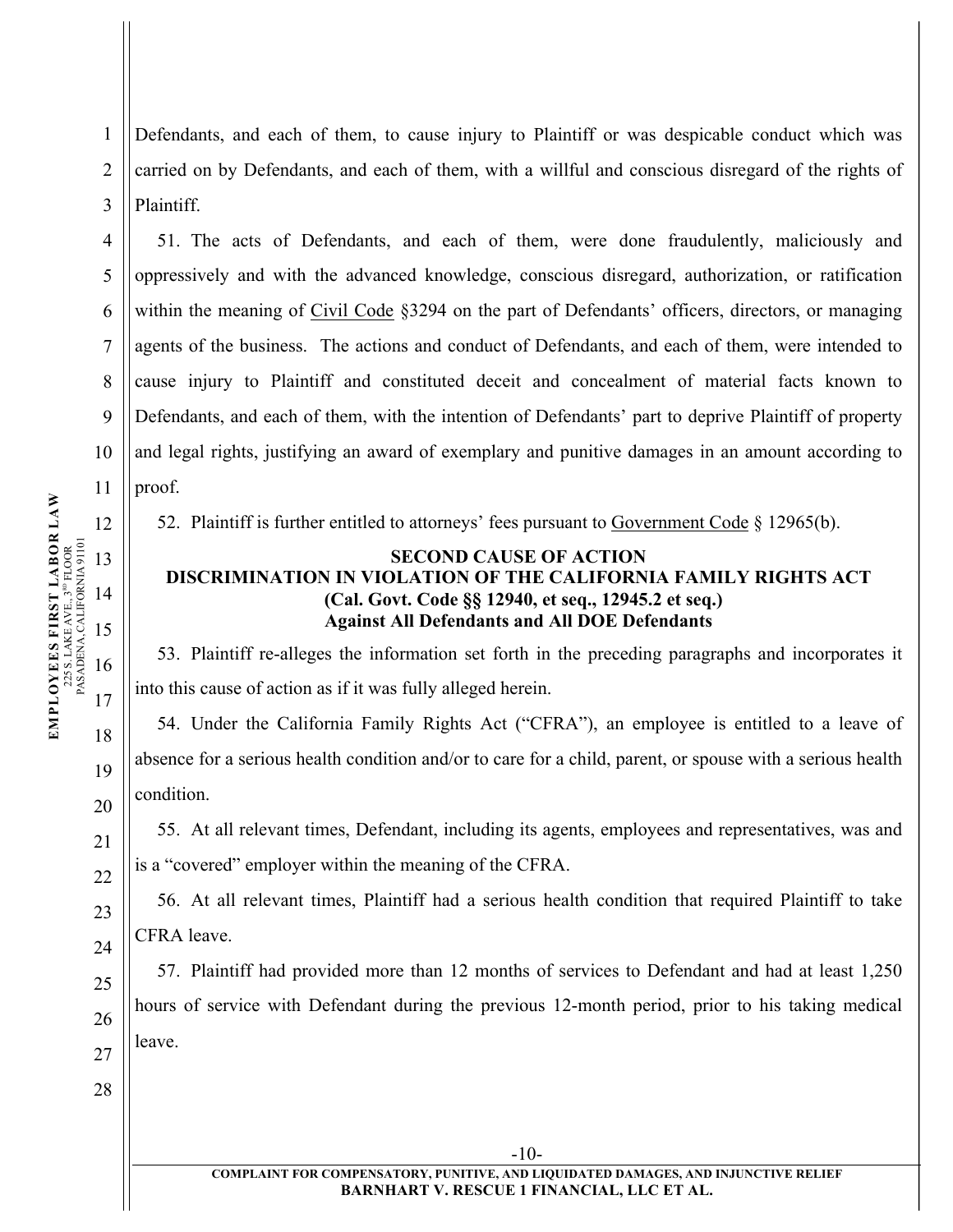4 58. Cal. Gov. Code § 12945.2(l) and CCR § 11094 declare it an unlawful employment practice and unlawful retaliation for any employer to refuse to hire, or discharge, fine, suspend, expel, or discriminate against any individual because of an individual's exercise of the right to family care and medical leave provided by Cal. Gov. Code § 12945.2(a).

59. Defendant unlawfully discriminated against Plaintiff because of his serious health condition and medical leave of absence by terminating him in violation of Cal. Gov. Code  $\S$ § 12945.2(a), 12945.2(t), 12945.2(l).

60. Plaintiff's protected status, and/or exercise of and attempts to exercise her right to take CFRA leave was a substantial motivating factor in Defendant's decision to discriminate against Plaintiff as to the terms, conditions, and privileges of employment.

61. Plaintiff filed a complaint with the California Department of Fair Employment and Housing ("DFEH"). On Sept. 9, 2019, Plaintiff received his "Right-to-Sue" Letter from the California Department of Fair Employment and Housing. Attached hereto as EXHIBIT 1 is a true and correct copy of the referenced "Right-to-Sue" Letter that Plaintiff received.

62. As a direct, foreseeable, and proximate result of the conduct of Defendant, as alleged herein, Plaintiff has suffered general and special damages in a sum according to proof, but which amount exceeds the jurisdictional minimum of this Court, with interest thereon at the maximum legal rate.

63. As a result of the aforesaid acts of Defendant, Plaintiff claims general damages for mental and emotional distress and aggravation in an amount to be proven at the time of trial.

64. The acts and conduct of Defendant constituted "malice," "oppression" and/or "fraud" (as those terms are defined in Civil Code  $\S$  3294(c)), in that it was intended by Defendant to cause injury to Plaintiff or was despicable conduct which was carried on by Defendant with a willful and conscious disregard of the rights of Plaintiff.

24 25 26 27 28 65. The acts of Defendant were done fraudulently, maliciously and oppressively and with the advance knowledge, conscious disregard, authorization, or ratification within the meaning of Civil Code §3294 on the part of Defendant's officers, directors, or managing agents of the business. The actions and conduct of Defendant were intended to cause injury to Plaintiff and constituted deceit and concealment of material facts known to Defendant, with the intention of Defendant's part to deprive

1

2

3

5

6

7

8

9

10

19

20

21

 $22$ 

23

-11-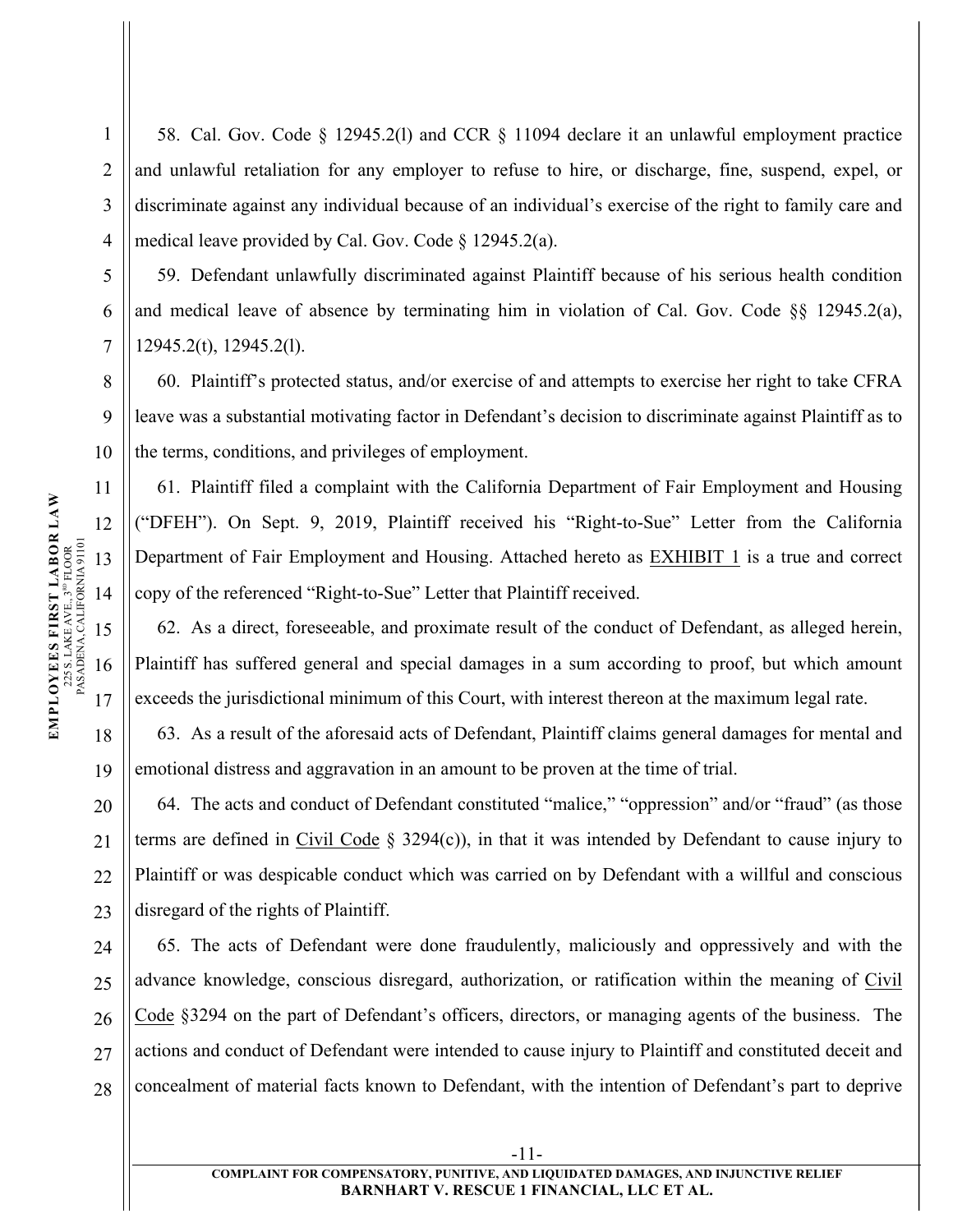2 3

4

5

6

7

8

9

10

1

Plaintiff of property and legal rights, justifying an award of exemplary and punitive damages in an amount according to proof.

# **THIRD CAUSE OF ACTION RETALIATION IN VIOLATION OF THE CALIFORNIA FAMILY RIGHTS ACT (Cal. Govt. Code §§ 12940, et seq., 12945.2 et seq.) Against All Defendants and All DOE Defendants**

66. Plaintiff re-alleges the information set forth in the preceding paragraphs and incorporates it into this cause of action as if it was fully alleged herein.

67. Under the California Family Rights Act ("CFRA"), an employee is entitled to a leave of absence for a serious health condition and/or to care for a child, parent, or spouse with a serious health condition.

68. At all relevant times, Defendant, including its agents, employees and representatives, was and is a "covered" employer within the meaning of the CFRA.

69. At all relevant times, Plaintiff had a serious health condition that required Plaintiff to take CFRA leave.

70. Plaintiff had provided more than 12 months of services to Defendant and had at least 1,250 hours of service with Defendant during the previous 12-month period, prior to his taking medical leave.

71. Cal. Gov. Code § 12945.2(l) and CCR § 11094 declare it an unlawful employment practice and unlawful retaliation for any employer to refuse to hire, or discharge, fine, suspend, expel, or discriminate against, any individual because of an individual's exercise of the right to family care and medical leave provided by Cal. Gov. Code § 12945.2(a).

72. Defendant unlawfully retaliated against Plaintiff because of his serious health condition and medical leave of absence by terminating him in violation of Cal. Gov. Code §§ 12945.2(a), 12945.2(t), 12945.2(l).

73. Plaintiff's protected status, and/or exercise of and attempts to exercise her right to take CFRA leave was a substantial motivating factor in Defendant's decision to terminate Plaintiff, discharge Plaintiff, and/or discriminate against Plaintiff as to the terms, conditions, and privileges of employment.

19

20

21

22

23

24

25

26

27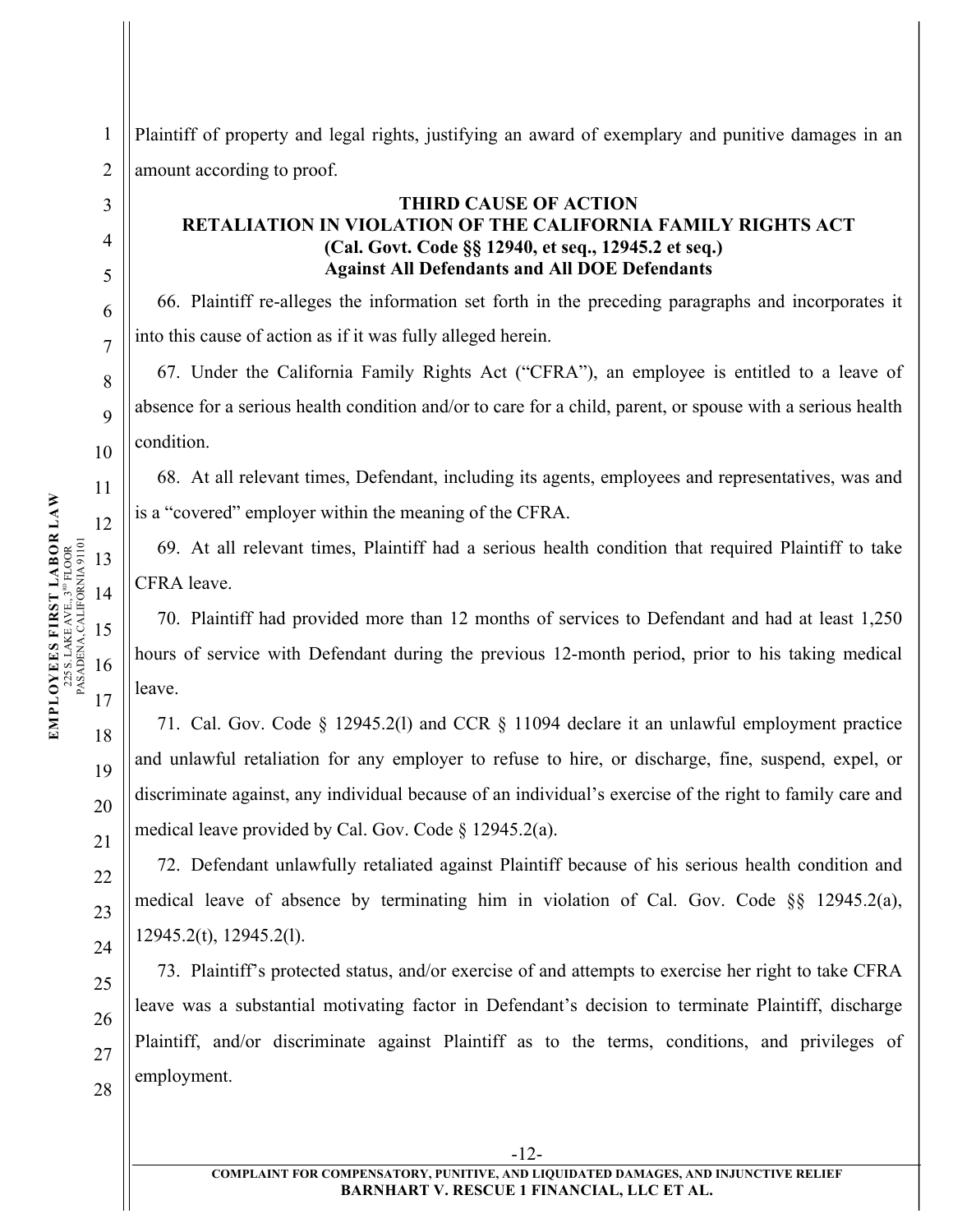74. Plaintiff filed a complaint with the California Department of Fair Employment and Housing ("DFEH"). On Sept. 9, 2019, Plaintiff received her "Right-to-Sue" Letter from the California Department of Fair Employment and Housing. Attached hereto as EXHIBIT 1 is a true and correct copy of the referenced "Right-to-Sue" Letter that Plaintiff received.

75. As a direct, foreseeable, and proximate result of the conduct of Defendant, as alleged herein, Plaintiff has suffered general and special damages in a sum according to proof, but which amount exceeds the jurisdictional minimum of this Court, with interest thereon at the maximum legal rate.

76. As a result of the aforesaid acts of Defendant, Plaintiff claims general damages for mental and emotional distress and aggravation in an amount to be proven at the time of trial.

77. The acts and conduct of Defendant constituted "malice," "oppression" and/or "fraud" (as those terms are defined in Civil Code § 3294(c)), in that it was intended by Defendant to cause injury to Plaintiff or was despicable conduct which was carried on by Defendant with a willful and conscious disregard of the rights of Plaintiff.

78. The acts of Defendant were done fraudulently, maliciously and oppressively and with the advance knowledge, conscious disregard, authorization, or ratification within the meaning of Civil Code §3294 on the part of Defendant's officers, directors, or managing agents of the business. The actions and conduct of Defendant were intended to cause injury to Plaintiff and constituted deceit and concealment of material facts known to Defendant, with the intention of Defendant's part to deprive Plaintiff of property and legal rights, justifying an award of exemplary and punitive damages in an amount according to proof.

### **FOURTH CAUSE OF ACTION FEHA VIOLATIONS BASED UPON DISABILITY DISCRIMINATION (Cal. Govt. Code § 12940(a), et seq.) Against All Defendants and All DOE Defendants**

79. Plaintiff re-alleges the information set forth in the preceding paragraphs and incorporates it into this cause of action as if it was fully alleged herein.

80. This cause of action is based upon:

-13-

1

2

3

4

5

6

7

8

9

10

19

20

21

22

23

24

25

26

27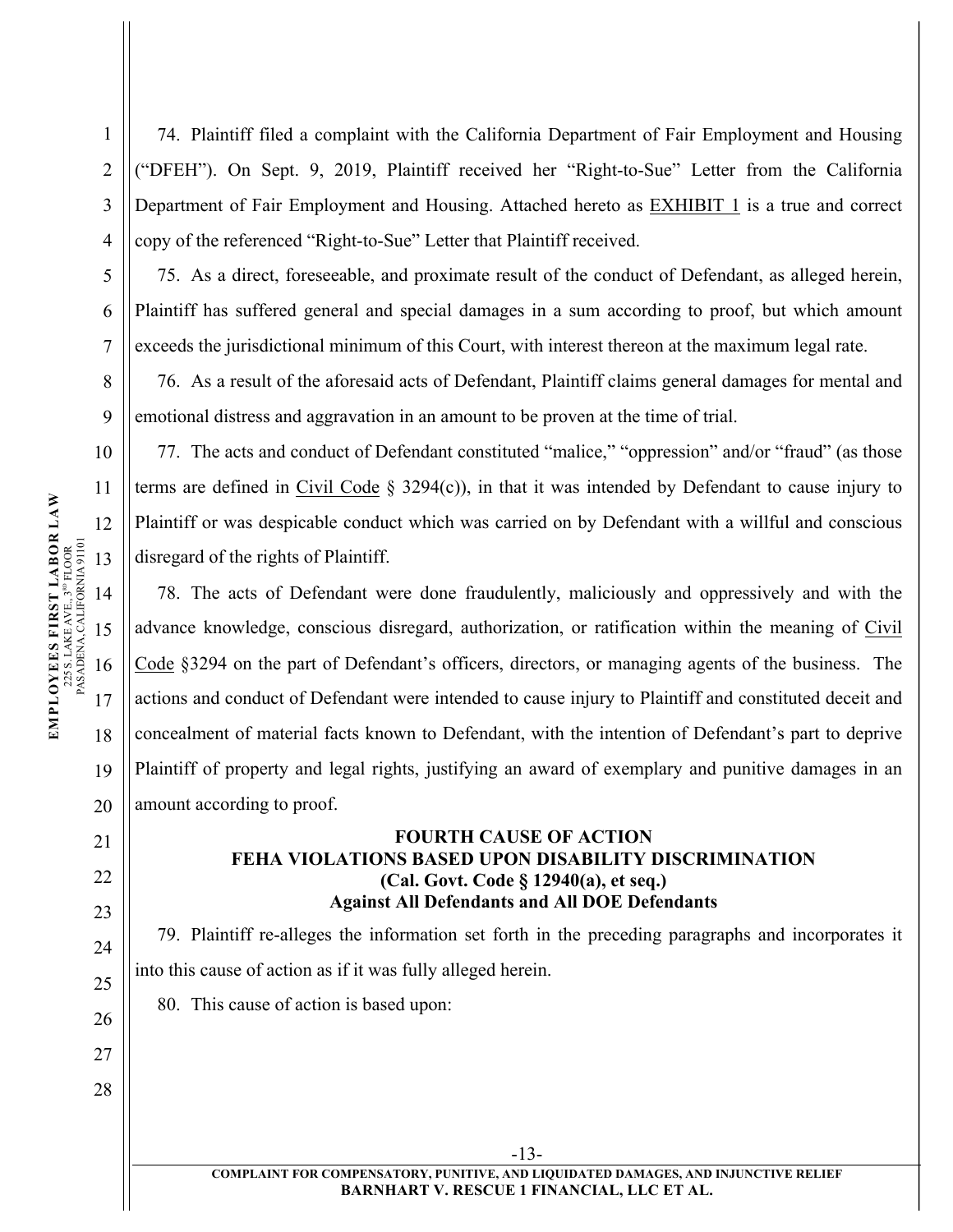1

2

3

4

5

6

7

8

9

10

19

20

21

 $22$ 

23

24

a. Cal. Gov. Code  $\S$  12940(a), which prohibits employers from discriminating against an employee in compensation or in terms, conditions, or privileges of employment because of his or her disability.

81. Plaintiff alleges Defendants treated him differently from similarly situated employees because he was disabled. Plaintiff contends that if he were not disabled, Defendants would not have exhibited the behavior and conduct alleged in this Complaint.

82. Plaintiff has exhausted his administrative remedies against Defendants for FEHA prohibited disability discrimination, as evidence by the documents attached as Exhibit "1" to this Complaint.

83. As a direct, foreseeable, and proximate result of the outrageous conduct of Defendants, and each of them, Plaintiff has suffered, and continues to suffer emotional distress, including stress, anxiety, anger, humiliation, loss of self confidence, loss of self-esteem, feelings of hopelessness, and feelings of betrayal, physical injury related to emotional distress, plus future expenses incurred in seeking professional medical treatment for the aforementioned symptoms, all of which was and is to his damage in a sum within the minimum jurisdiction of this Court, to be ascertained according to proof.

84. Plaintiff is informed, believes, and based thereon, alleges that the outrageous conduct of Defendants, and each of them, as described above was done with oppression and malice, and was thereafter ratified by those other individuals who were either officers, directors, and/or managing agents of the named corporate Defendants. These unlawful acts were further ratified by the corporate Defendant and/or its agents as they were done with a conscious disregard for Plaintiff's rights and with the intent, design and purpose of injuring Plaintiff given that the harm to him was readily foreseeable. By reason thereof, Plaintiff is entitled to punitive or exemplary damages against Defendants, and each of them, for their acts as described in this cause of action in a sum to be determined at the time of trial.

25 26 27 28 85. The grossly reckless, and/or intentional, malicious, and bad faith manner in which Defendants, and each of them, engaged in those acts as described in this cause of action by willfully violating those statutes enumerated in this cause of action, Plaintiff is entitled to punitive damages against said Defendants, and each of them, in an amount within the jurisdiction of this court, to be ascertained by

-14-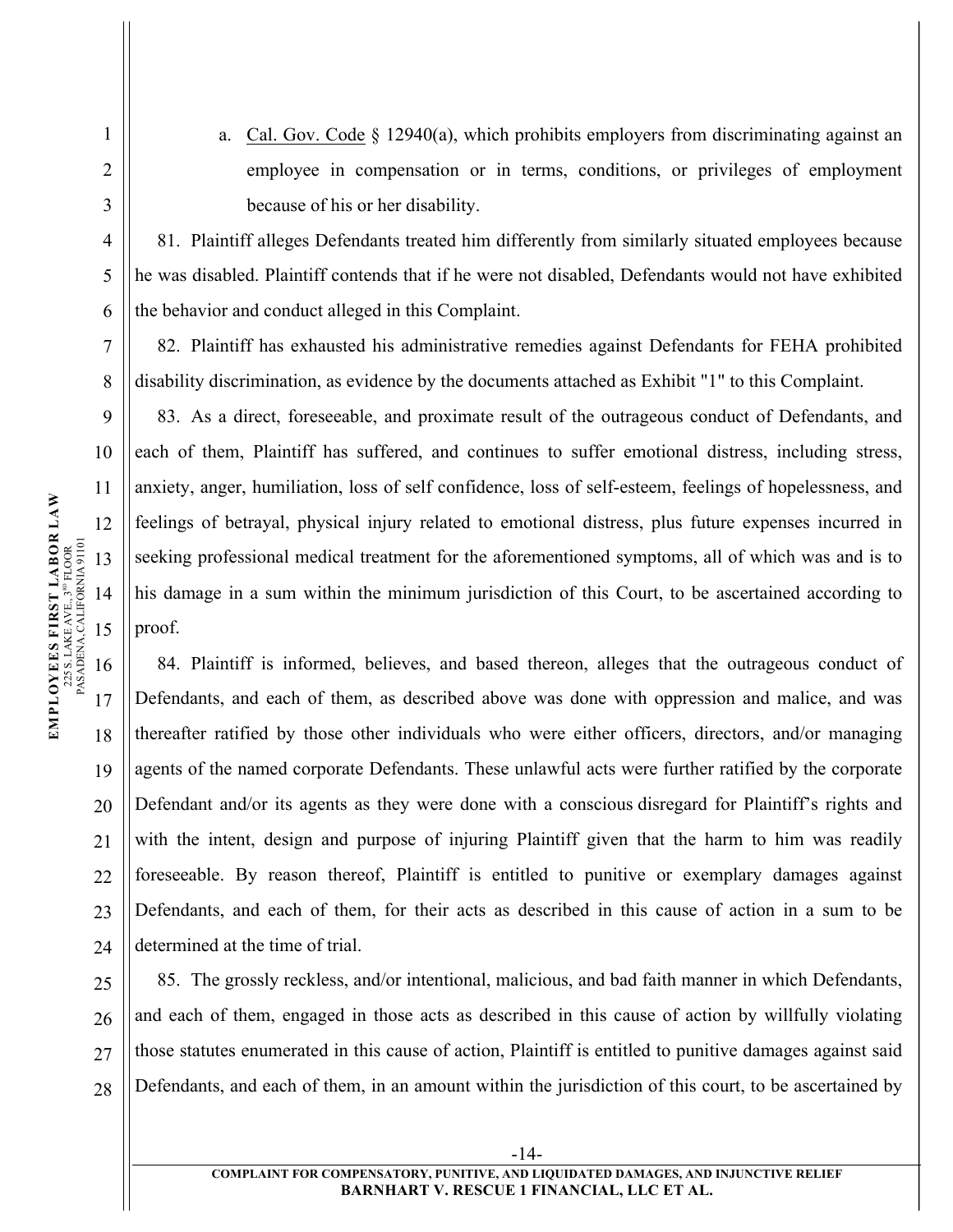1 2 the fact finder, that is sufficiently high to punish said Defendants, deter them from engaging in such conduct again, and to make an example of them to others.

86. For the part of this cause of action for FEHA liability, Plaintiff pleads for reversed attorney's fees and costs as allowed by California Government Code § 12965(b).

# **FIFTH CAUSE OF ACTION VIOLATION OF BUSINESS & PROFESSIONS CODE § 17200 ET SEQ. Against All Defendants and All DOE Defendants**

87. Plaintiff re-alleges the information set forth in the preceding paragraphs and incorporates it into this cause of action as if it was fully alleged herein.

88. Plaintiff, on behalf of himself, Employees, and the general public, brings this claim pursuant to Business & Professions Code § 17200 et seq. The conduct of Defendants as alleged in this Complaint has been and continues to be unfair, unlawful, and harmful to Employees and the general public. Plaintiff seeks to enforce important rights affecting the public interest within the meaning of valid California law and specifically Code of Civil Procedure § 1021.5.

89. Plaintiff is a "person" within the meaning of Business & Professions Code § 17204, has suffered injury, and therefore has standing to bring this cause of action for injunctive relief, restitution, and other appropriate equitable relief.

90. Business & Professions Code § 17200 et seq. prohibits unlawful and unfair business practices.

91. Defendants have violated statutes and public policies. Through the conduct alleged in this Complaint, Defendants have acted contrary to these public policies, has violated specific provisions of the Labor Code, and has engaged in other unlawful and unfair business practices in violation of Business & Professions Code § 17200 et seq.; which conduct has deprived Plaintiff, and all persons similarly situated, and all interested persons, of the rights, benefits, and privileges guaranteed to all employees under the law.

92. Defendants' conduct, as alleged hereinabove, constitutes unfair competition in violation of the Business & Professions Code § 17200 et seq.

26 27 28 93. Defendants, by engaging in the conduct herein alleged, by discriminating against Plaintiff due to his disability and medical condition violated well established public policy of the State of California; therefore its conduct violates the Business  $\&$  Professions Code § 17200 et seq.

19

20

21

22

23

24

25

3

4

5

6

7

8

9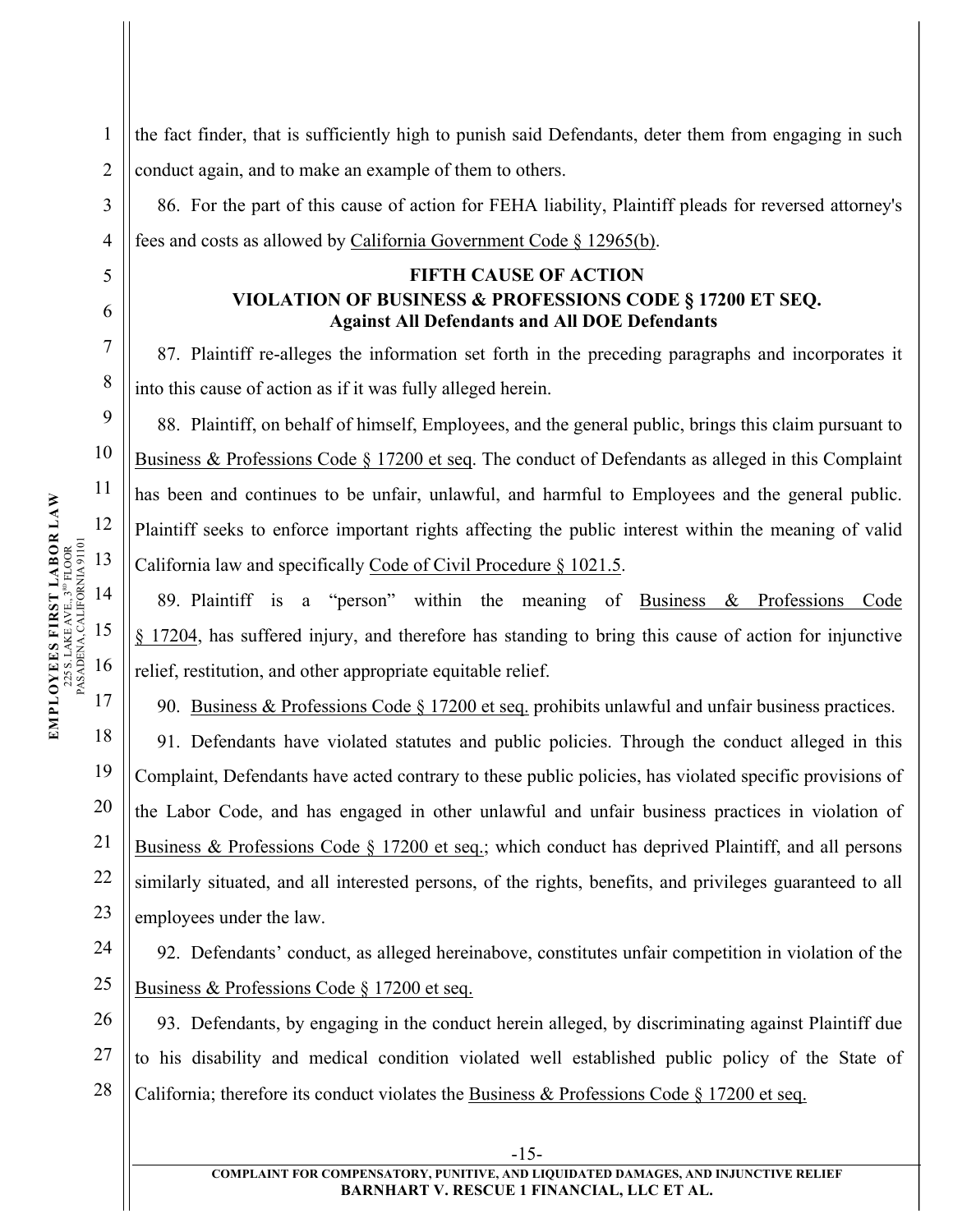94. As a proximate result of the above-mentioned acts of Defendants, Employees have been damaged, in a sum to be proven at trial.

95. Unless restrained by this Court, Defendants will continue to engage in such unlawful conduct as alleged above. Pursuant to the Business & Professions Code, this Court should make such orders or judgments, including the appointment of a receiver, as may be necessary to prevent the use by Defendants or their agents or employees of any unlawful or deceptive practice prohibited by the Business & Professions Code, including but not limited to the disgorgement of such profits as may be necessary to restore Employees to the money Defendants has unlawfully failed to pay.

#### **SIXTH CAUSE OF ACTION FAILURE TO PROVIDE REASONABLE ACCOMMODATIONS IN VIOLATION OF GOVT. CODE §§ 12940 ET SEQ. Against All Defendants and All DOE Defendants**

96. Plaintiff re-alleges the information set forth in the preceding paragraphs and incorporates it into this cause of action as if it was fully alleged herein.

97. At all times hereto, the FEHA, including in particular Government Code §12940(m), was in full force and effect and was binding upon Defendants. This subsection imposes an ongoing duty on Defendants to make reasonable accommodation for the known physical disability and/or medical condition of an employee.

98. At all relevant times, Plaintiff was a member of a protected class within the meaning of, in particular, Government Code §§12940(a) & 12986(1) et seq. because Plaintiff had a disability, a physical condition that affected Plaintiff's major life activities, and medical condition of which Defendants had both actual and constructive knowledge.

99. At all times herein, Plaintiff was willing and able to perform the duties and functions of the position in which Plaintiff was employed, or could have performed the duties and functions of that position with reasonable accommodations. At no time would the performance of the functions of the employment position, with a reasonable accommodation for Plaintiff's disability or medical condition, actually or as it was perceived by Defendants, have been a danger to Plaintiff's or any other person's health or safety. Accommodation of Plaintiff's disability or medical condition, real or perceived by Defendants, would not have imposed an undue hardship on Defendants. Defendants failed and refused

1

2

3

4

5

6

7

8

9

10

19

20

21

22

23

24

25

26

27

28

-16-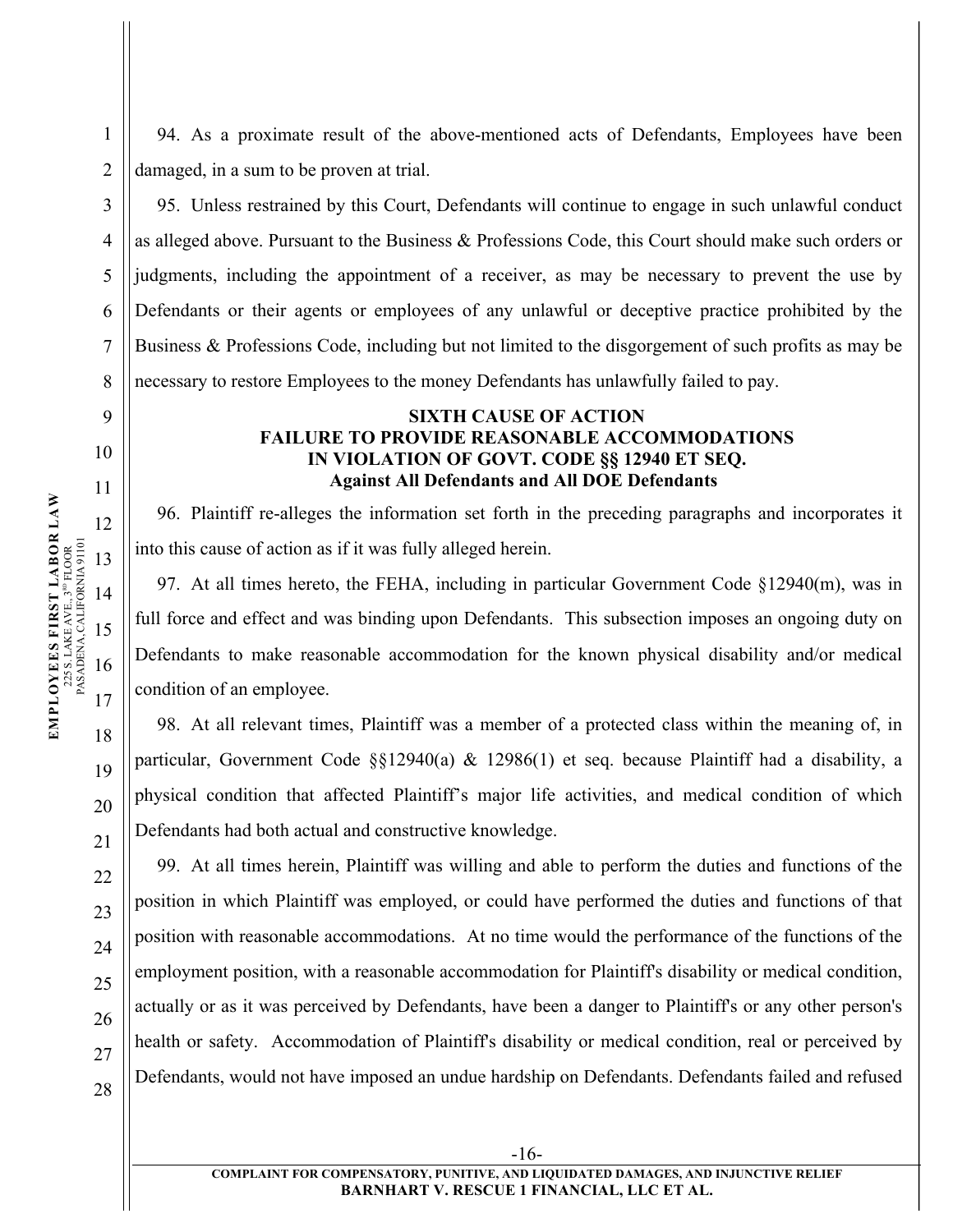1 2 3 to accommodate Plaintiff's disability, failed to engage in the interactive process with Plaintiff and continued to violate this obligation, up to and including the date of Plaintiff's termination or, if Defendants contend Plaintiff was never terminated, through the present and ongoing.

100.The above said acts of Defendants constitute violations of the FEHA, and were a proximate cause in Plaintiff's damage as stated below.

101.The damage allegations described above are herein incorporated by reference.

102.The foregoing conduct of Defendants individually, and/or by and through their officers, directors, and/or managing agents, was intended by Defendants to cause injury to Plaintiff or was despicable conduct carried on by Defendants with a willful and conscious disregard of the rights of Plaintiff or subjected Plaintiff to cruel and unjust hardship in conscious disregard of Plaintiff's rights such as to constitute malice, oppression, or fraud under Civil Code §3294, thereby entitling Plaintiff to punitive damages in an amount appropriate to punish or make an example of Defendants.

103.Pursuant to Government Code §12965(b), Plaintiff requests a reasonable award of attorneys' fees and costs, including expert fees pursuant to the FEHA.

### **SEVENTH CAUSE OF ACTION FAILURE TO ENGAGE IN A GOOD FAITH INTERACTIVE PROCESS IN VIOLATION OF GOVT. CODE §§ 12940 ET SEQ. Against All Defendants and All DOE Defendants**

104.Plaintiff re-alleges the information set forth in the preceding paragraphs and incorporates it into this cause of action as if it was fully alleged herein.

105.At all times hereto, the FEHA, including in particular Government Code §12940(n), was in full force and effect and was binding upon Defendants. This subsection imposes an ongoing duty on Defendants to engage in a timely, good faith, interactive process with the employee to determine effective reasonable accommodations, if any, in response to a request for reasonable accommodation by an employee with a known physical disability or known medical condition and/or becoming aware of the employee's need for accommodation.

106.At all relevant times, Plaintiff was a member of a protected class within the meaning of, in particular, Government Code §§12940(a) & 12986(1) et seq. because Plaintiff had a physical

4

5

6

7

8

9

10

28

19

20

21

22

23

24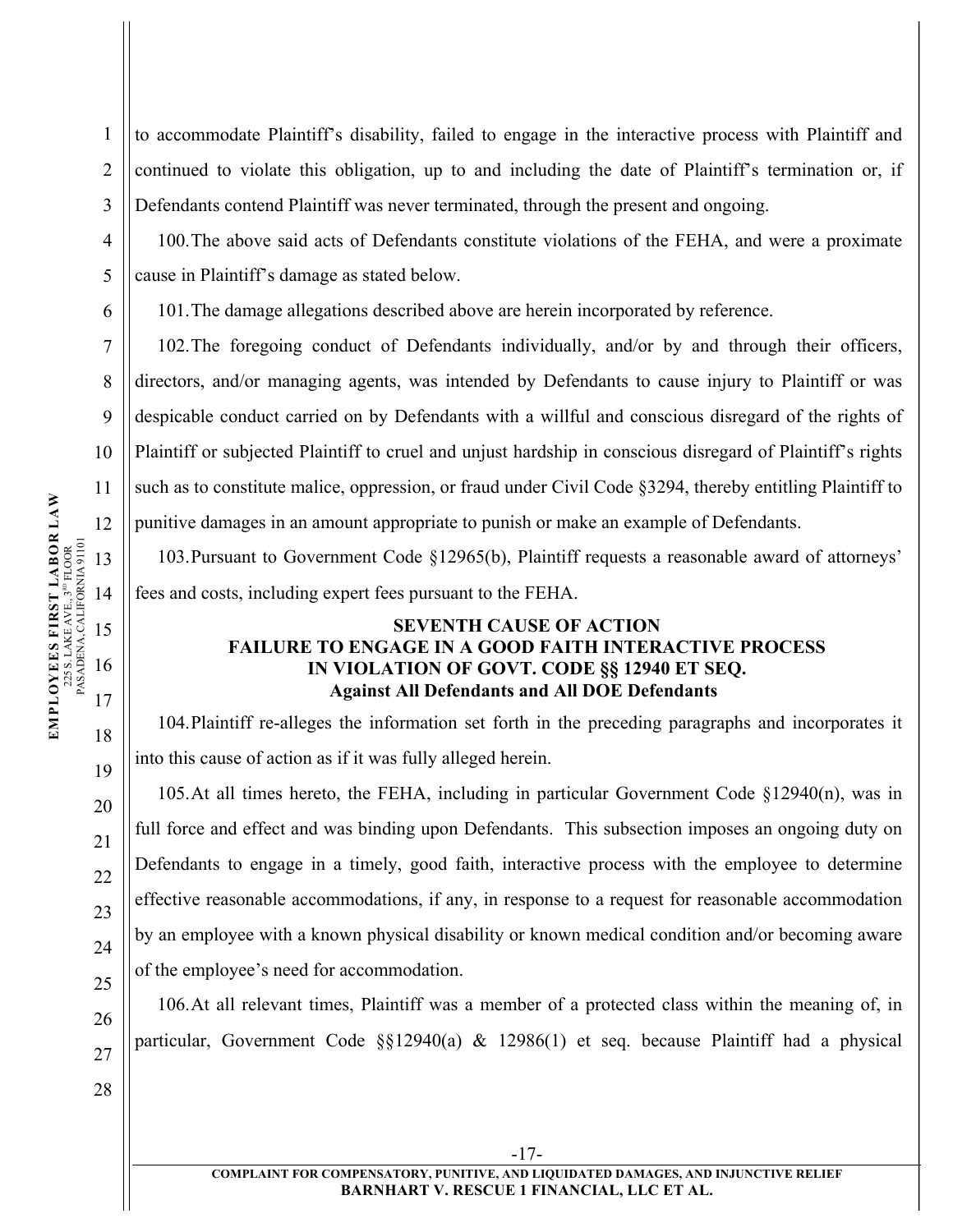1 2 disability that affected Plaintiff's major life activities, and medical condition of which Defendants had both actual and constructive knowledge.

107.Plaintiff reported the disability to Defendants and requested accommodation, triggering Defendants' obligation to engage in the interactive process with Plaintiff, but at all times herein, Defendants failed and refused to do so. Thereafter, despite Defendants' continuing obligation to engage in the interactive process with Plaintiff, despite Plaintiff's submission of a doctors' notes identifying Plaintiff's condition and Plaintiff's desire to continue working in some capacity, Defendants failed and refused to have any dialogue with Plaintiff whatsoever, on any of these occasions, and Defendants violated, and continued to violate this obligation up to and including the date of Plaintiff's termination or, if Defendants contends Plaintiff was never terminated, through the present and ongoing.

108.The above said acts of Defendants constitute violations of the FEHA, and were a proximate cause in Plaintiff's damage as stated below.

109.The damage allegations, as set forth above inclusive, are herein incorporated by reference.

110.The foregoing conduct of Defendants individually, and/or by and through their officers, directors, and/or managing agents, was intended by Defendants to cause injury to Plaintiff or was despicable conduct carried on by Defendants with a willful and conscious disregard of the rights of Plaintiff or subjected Plaintiff to cruel and unjust hardship in conscious disregard of Plaintiff's rights such as to constitute malice, oppression, or fraud under Civil Code §3294, thereby entitling Plaintiff to punitive damages in an amount appropriate to punish or make an example of Defendants.

111.Pursuant to Government Code §12965(b), Plaintiff requests a reasonable award of attorneys' fees and costs, including expert fees pursuant to the FEHA.

### **EIGHTH CAUSE OF ACTION FEHA VIOLATIONS BASED UPON RETALIATION IN VIOLATION OF GOVT. CODE § 12940(h) ET SEQ. Against All Defendants and All DOE Defendants**

112.Plaintiff re-alleges the information set forth in the preceding paragraphs and incorporates it into this cause of action as if it was fully alleged herein.

113.This cause of action is based upon:

3

4

5

6

7

8

9

10

11

19

20

21

 $22$ 

23

24

25

26

27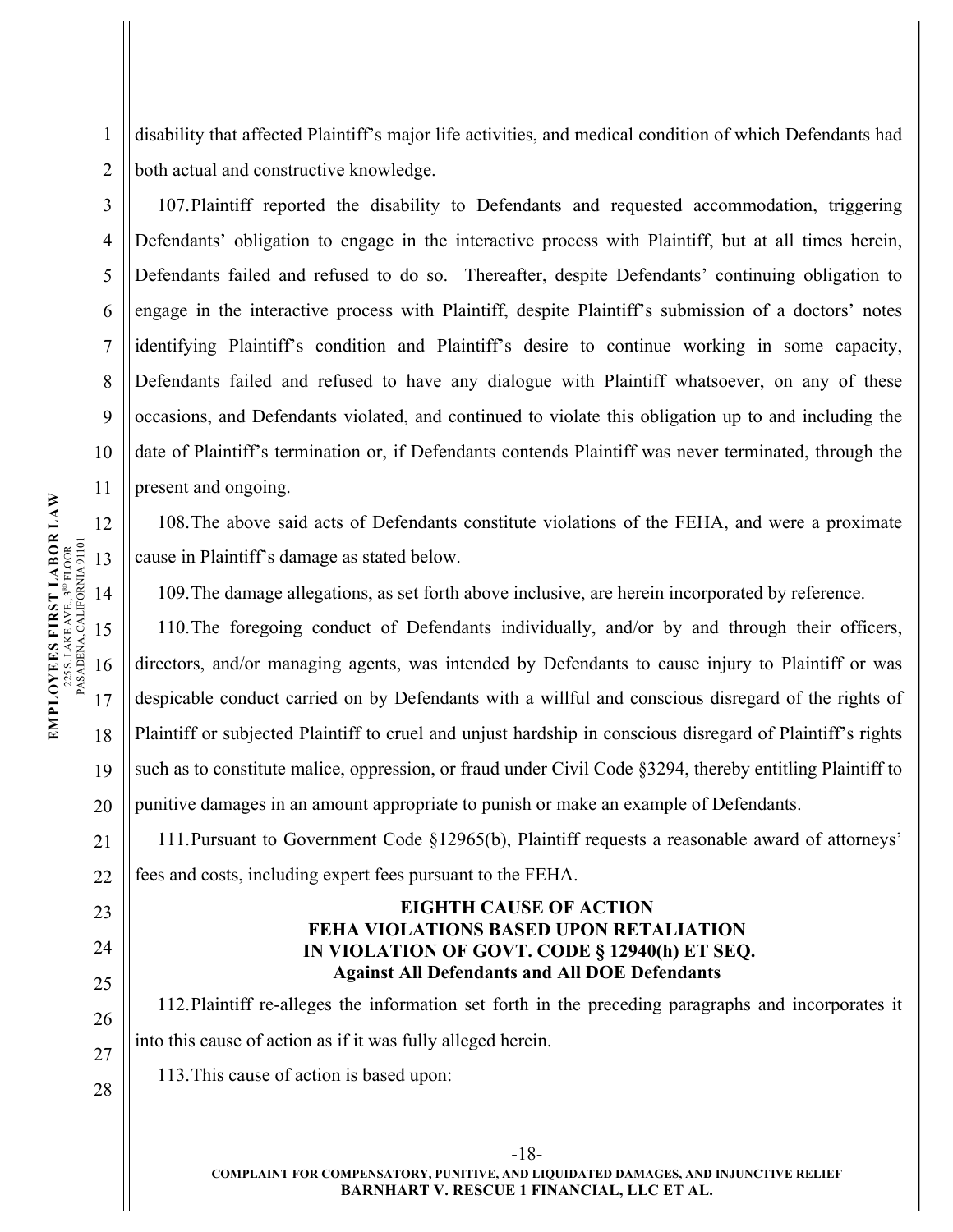- a. California Government Code Section 12940(h), which prohibits employers from retaliating against employees who complain of practices forbidden by the California Fair Employment and Housing Act (the "FEHA"), including discrimination based on disability and medical conditions;
	- b. California Government Code Section 12940(k), which prohibits employers from failing to take all reasonable steps necessary to prevent discrimination from occurring in the workplace; and
- c. Title II, California Code of Regulations, Section 7287.8(a), which prohibits employers from retaliating against employees who complain of practices forbidden by the "FEHA", including discrimination based on disability and medical conditions.

114.Defendant engaged in conduct that taken as a whole, materially and adversely affected the terms and conditions of Plaintiff's employment.

115.Plaintiff's assertion of his rights under California Government Code Section 12900 et seq. and opposition to unlawful conduct was a substantial motivating reason for Defendant's decision to retaliate against and terminate him. Defendant's conduct was a substantial factor in causing harm to Plaintiff as set forth herein.

116.At all times relevant to this action, Defendant unlawfully retaliated against Plaintiff, in violation of California Government Code Sections 12940(h), 12940(m)(2), by terminating him.

117.Plaintiff has exhausted his administrative remedies as to the corporate Defendant under the FEHA. On Sept. 9, 2019, Plaintiff filed charges of disability discrimination, retaliation, and wrongful termination against Defendants which are attached hereto, made a part hereof, and Marked as Exhibit "1". On Sept. 9, 2019, the Department of Fair Housing and Employment (DFEH) issued Plaintiff a Notice of Case Closure/Right to Sue Letter, which is attached hereto, made a part hereof, and is also marked as Exhibit "1".

25 26 27 28 118.As a direct, foreseeable, and proximate result of the outrageous conduct of all Defendants named in this cause of action, and each of them, Plaintiff has suffered, and continues to suffer emotional distress, including stress, anxiety, anger, humiliation, loss of self confidence, loss of selfesteem, feelings of hopelessness, and feelings of betrayal, physical injury related to emotional distress,

1

2

3

4

5

6

7

8

9

10

19

20

21

 $22$ 

23

24

-19-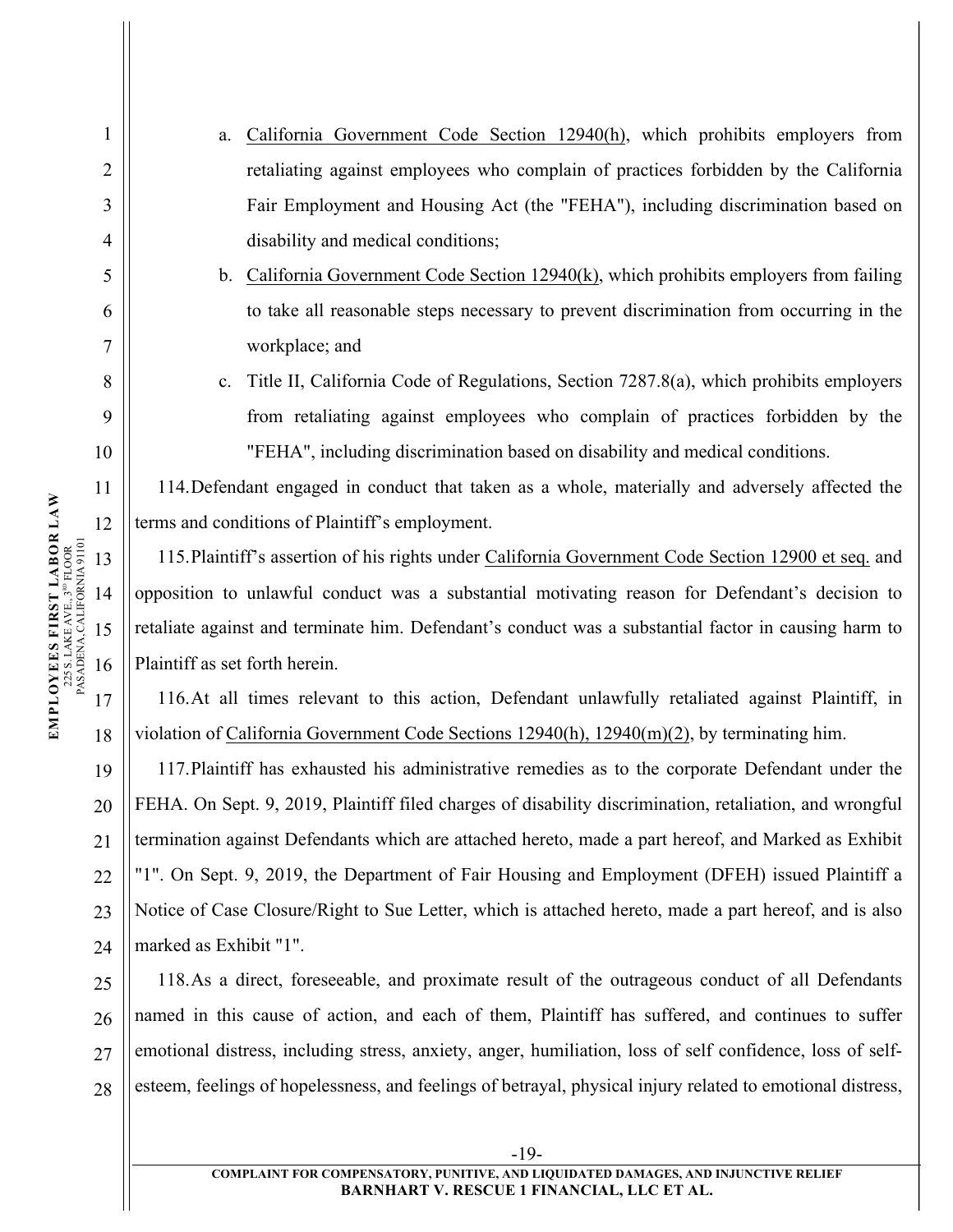1 2 3 plus future expenses incurred in seeking professional medical treatment for the aforementioned symptoms, all of which was and is to his damage in a sum within the minimum jurisdiction of this Court, to be ascertained according to proof.

119.The grossly reckless, and/or intentional, malicious, and bad faith manner in which all named Defendants, and each of them, engaged in those acts as described in this cause o action by willfully violating those statutes enumerated in this cause of action, Plaintiff is entitled to punitive damages against said Defendants, and each of them, in an amount within the jurisdiction of this court, to be ascertained by the fact finder, that is sufficiently high to punish said Defendants, deter them from engaging in such conduct again, and to make an example of them to others.

120.For the part of this cause of action for FEHA liability, Plaintiff pleads for reversed attorney's fees and costs recoverable under California Government Code § 12965(b).

# **NINTH CAUSE OF ACTION FOR WRONGFUL TERMINATION IN VIOLATION THE PUBLIC POLICY OF THE STATE OF CALIFORNIA Against All Defendants and All DOE Defendants**

121. Plaintiff re-alleges the information set forth in the preceding paragraphs and incorporates it into this cause of action as if it was fully alleged herein.

122.At all relevant times mentioned in this complaint, the FEHA was in full force and effect and was binding on Defendants. This law requires Defendants to refrain from, among other things, discriminating against any employee on the basis of disability, medical condition, real or perceived, and use of medical leave, and from retaliating against any employee who engages in protected activity.

123.At all times mentioned in this complaint, it was a fundamental policy of the State of California that Defendants cannot discriminate and/or retaliate against any employee on the basis of disability, medical condition, real or perceived, use of medical leave and/or engagement in protected activity.

124.Plaintiff believes and thereon alleges that Plaintiff's disability and/or medical condition, real or perceived, use of medical leave, engagement in protected activity with respect to these protected classes, and/or some combination thereof, were factors in Defendants' conduct as alleged hereinabove.

4

5

6

7

8

9

10

19

20

21

22

23

24

25

26

27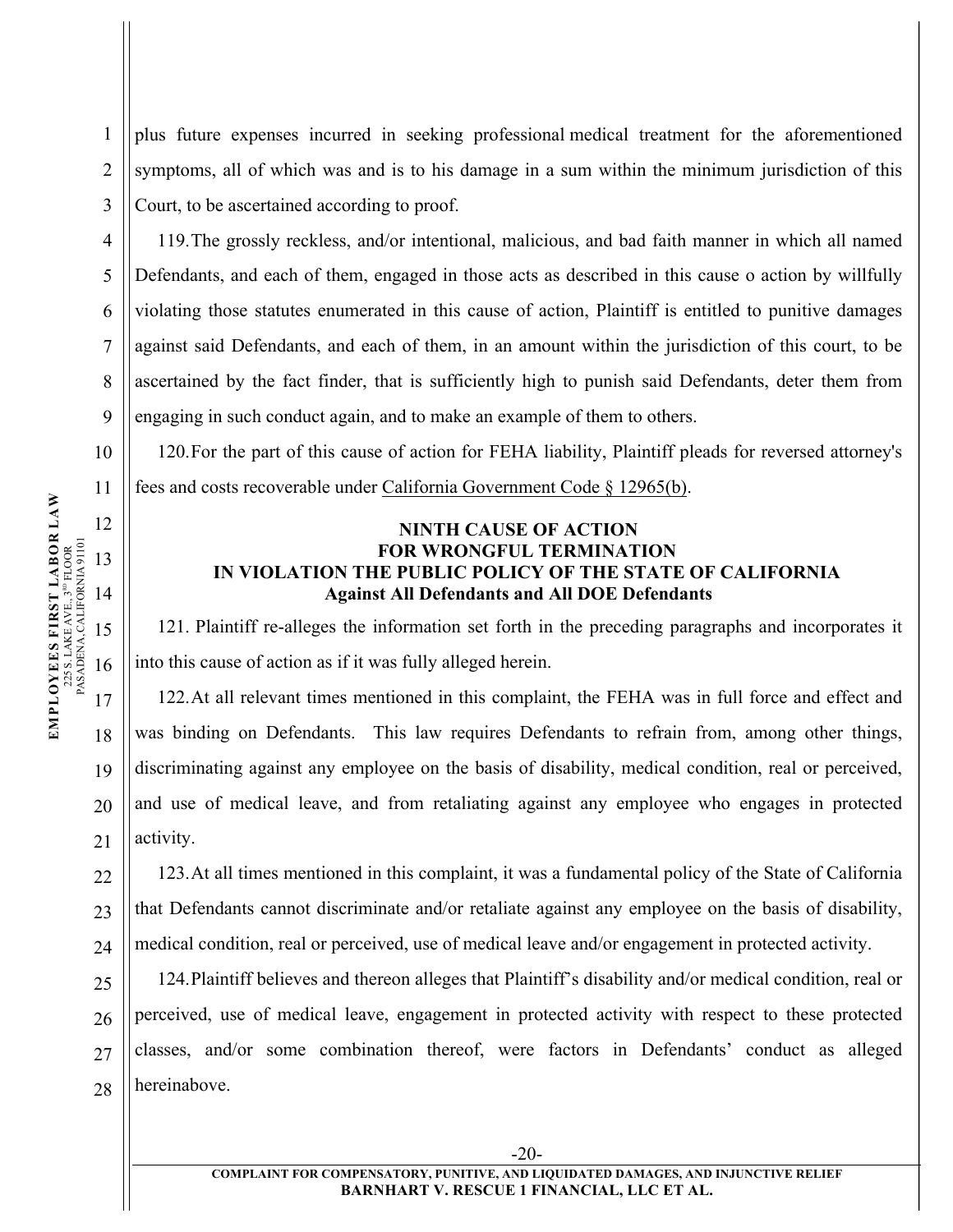1 2 3 4 5 125.Such discrimination, resulting in the wrongful termination of Plaintiff's employment on the basis of disability, medical condition, real or perceived, or use of medical leave, Plaintiff's complaining of discrimination due to these protected classes, Plaintiff's engagement in protected activity, and/or some combination of these factors, were a proximate cause in Plaintiff's damages as stated below.

126.The above said acts of Defendants constitute violations of the Government Code and the public policy of the State of California embodied therein as set forth above. Defendant violated these laws by discriminating and retaliating against Plaintiff and terminating Plaintiff's employment in retaliation for exercise of protected rights.

127.At all times mentioned in this complaint, it was a fundamental policy of the State of California that Defendants cannot discriminate and/or retaliate against any employee on the basis of use of CFRA leave or in violation of FEHA.

128.Plaintiff is informed and believes, and based thereupon alleges, that Plaintiff's status as a protected member of the class under FEHA was a proximate cause in Plaintiff's damages as stated below.

129.The damage allegations, as set forth above inclusive, are herein incorporated by reference.

130. The foregoing conduct of Defendants individually, or by and through its officers, directors and/or managing agents, was intended by Defendants to cause injury to Plaintiff or was despicable conduct carried on by Defendants with a willful and conscious disregard of the rights of Plaintiff or subjected Plaintiff to cruel and unjust hardship in conscious disregard of Plaintiff's rights such as to constitute malice, oppression, or fraud under Civil Code §3294, thereby entitling Plaintiff to punitive damages in an amount appropriate to punish or make an example of Defendants.

131. Pursuant to Government Code §12965(b), Plaintiff requests a reasonable award of attorneys' fees and costs, including expert fees pursuant to the FEHA.

[THE REMAINDER OF THIS PAGE IS INTENTIONALLY LEFT BLANK]

6

7

8

9

10

11

19

20

21

 $22$ 

23

24

25

26

27

28



**COMPLAINT FOR COMPENSATORY, PUNITIVE, AND LIQUIDATED DAMAGES, AND INJUNCTIVE RELIEF BARNHART V. RESCUE 1 FINANCIAL, LLC ET AL.**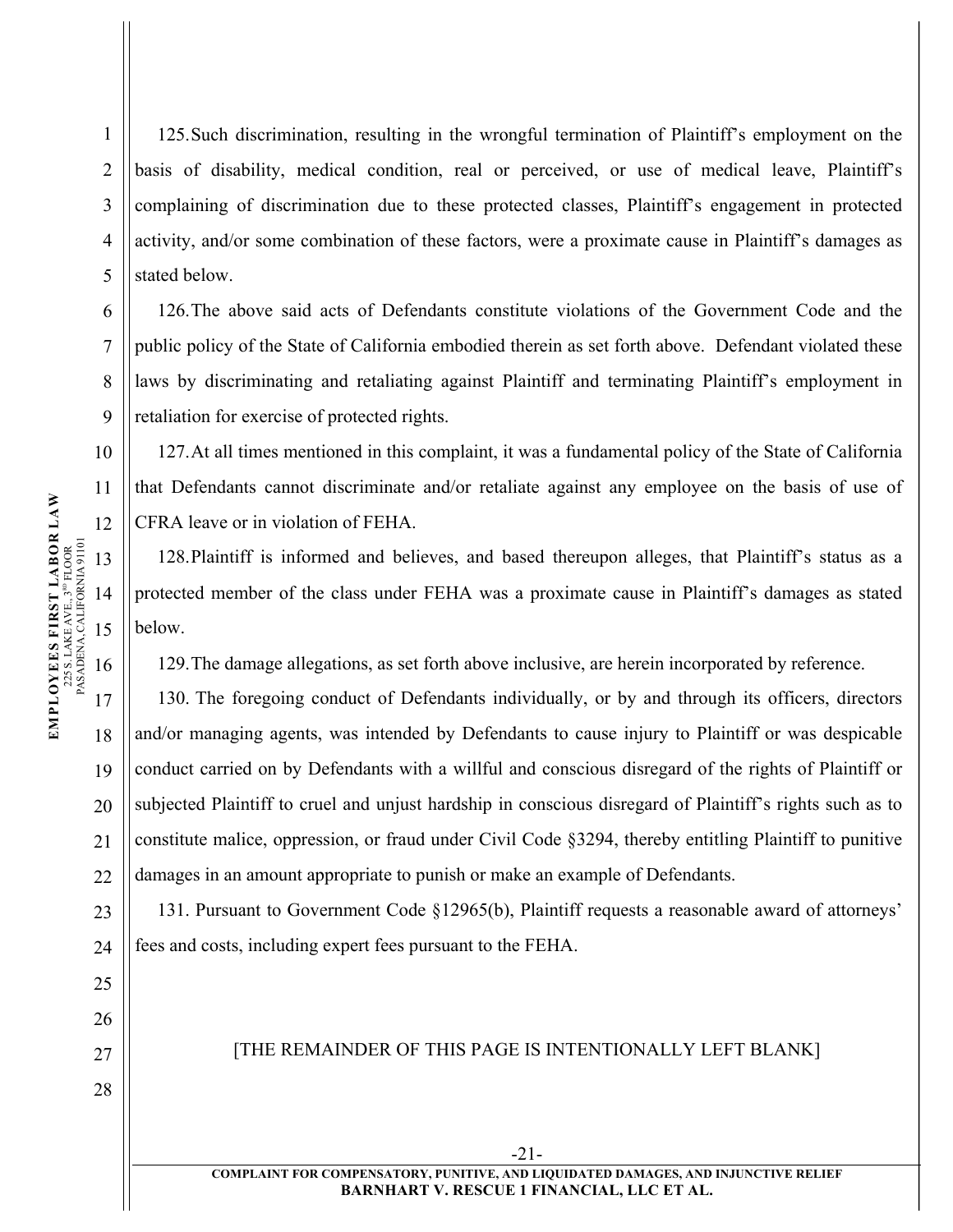|                                                                                                                                                                                                  | 1              |        | <b>PRAYER FOR RELIEF</b>                                                                                    |
|--------------------------------------------------------------------------------------------------------------------------------------------------------------------------------------------------|----------------|--------|-------------------------------------------------------------------------------------------------------------|
|                                                                                                                                                                                                  | $\overline{2}$ |        | WHEREFORE, Plaintiff hereby prays that the Court enter judgment in his favor and against                    |
|                                                                                                                                                                                                  | 3              |        | Defendants, and each of them, as follows:                                                                   |
|                                                                                                                                                                                                  | 4              | 1.     | For a money judgment representing compensatory damages including lost wages, earnings,                      |
|                                                                                                                                                                                                  | 5              |        | commissions, retirement benefits, and other employee benefits, and all other sums of money, together        |
|                                                                                                                                                                                                  | 6              |        | with interest on these amounts; for other special damages; and for general damages for mental pain and      |
|                                                                                                                                                                                                  | 7              |        | anguish and emotional distress, physical injury related to emotional distress and loss of earning capacity; |
|                                                                                                                                                                                                  | 8              | 2.     | For prejudgment interest on each of the foregoing at the legal rate from the date the obligation            |
|                                                                                                                                                                                                  | 9              |        | became due through the date of judgment in this matter;                                                     |
|                                                                                                                                                                                                  | 10             | 3.     | For a declaratory judgment reaffirming Plaintiff's equal standing under the law and condemning              |
|                                                                                                                                                                                                  | 11             |        | Defendants' discriminatory practices;                                                                       |
|                                                                                                                                                                                                  | 12             | 4.     | For injunctive relief barring Defendants' discriminatory employment policies and practices in the           |
|                                                                                                                                                                                                  | 13             |        | future, and restoring Plaintiff to Plaintiff's former position with Defendants;                             |
| $\begin{array}{c} \textbf{LOVEES FIRST LABOR LAW} \\ \textbf{22S LARE AVE}, 3^{w} \text{FLOOR} \end{array}$<br>$225 \text{ S. LAKE AVE, } 3^{\text{no}} \text{FLOOR}$ PASADENA, CALIFORNIA 91101 | 14             | 5.     | For punitive damages, pursuant to Civil Code §§3294 in amounts sufficient to punish Defendants              |
|                                                                                                                                                                                                  | 15             |        | for the wrongful conduct alleged herein and to deter such conduct in the future;                            |
|                                                                                                                                                                                                  | 16             | 6.     | For costs of suit, attorneys' fees, and expert witness fees pursuant to the FEHA and/or any other           |
|                                                                                                                                                                                                  | 17             | basis; |                                                                                                             |
| EM                                                                                                                                                                                               | 18             | 7.     | For post-judgment interest; and                                                                             |
|                                                                                                                                                                                                  | 19             | 8.     | For any other relief that is just and proper.                                                               |
|                                                                                                                                                                                                  | 20             |        |                                                                                                             |
|                                                                                                                                                                                                  | 21             |        | DATED: September 9, 2019<br><b>EMPLOYEES FIRST LABOR LAW</b>                                                |
|                                                                                                                                                                                                  | 22             |        |                                                                                                             |
|                                                                                                                                                                                                  | 23             |        | By:<br>Jonathan P. LaCour, Esq.                                                                             |
|                                                                                                                                                                                                  | 24             |        | Lisa Noveck, Esq.<br><b>Attorneys for Plaintiff</b>                                                         |
|                                                                                                                                                                                                  | 25             |        | <b>ROY BARNHART</b>                                                                                         |
|                                                                                                                                                                                                  | 26             |        |                                                                                                             |
|                                                                                                                                                                                                  | 27             |        |                                                                                                             |
|                                                                                                                                                                                                  | 28             |        |                                                                                                             |
|                                                                                                                                                                                                  |                |        |                                                                                                             |
|                                                                                                                                                                                                  |                |        | $-22-$<br>COMPLAINT FOR COMPENSATORY, PUNITIVE, AND LIQUIDATED DAMAGES, AND INJUNCTIVE RELIEF               |
|                                                                                                                                                                                                  |                |        | <b>BARNHART V. RESCUE 1 FINANCIAL, LLC ET AL.</b>                                                           |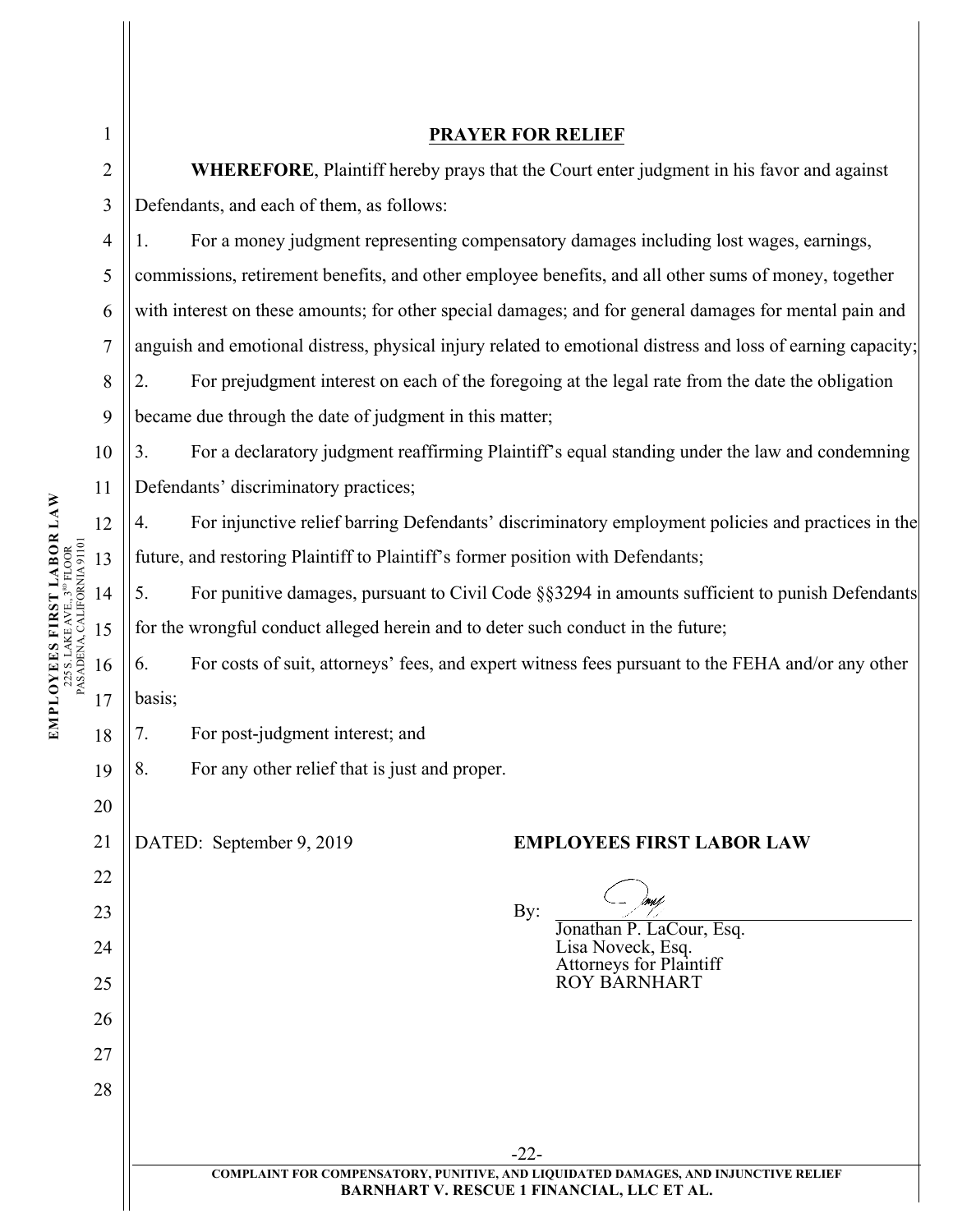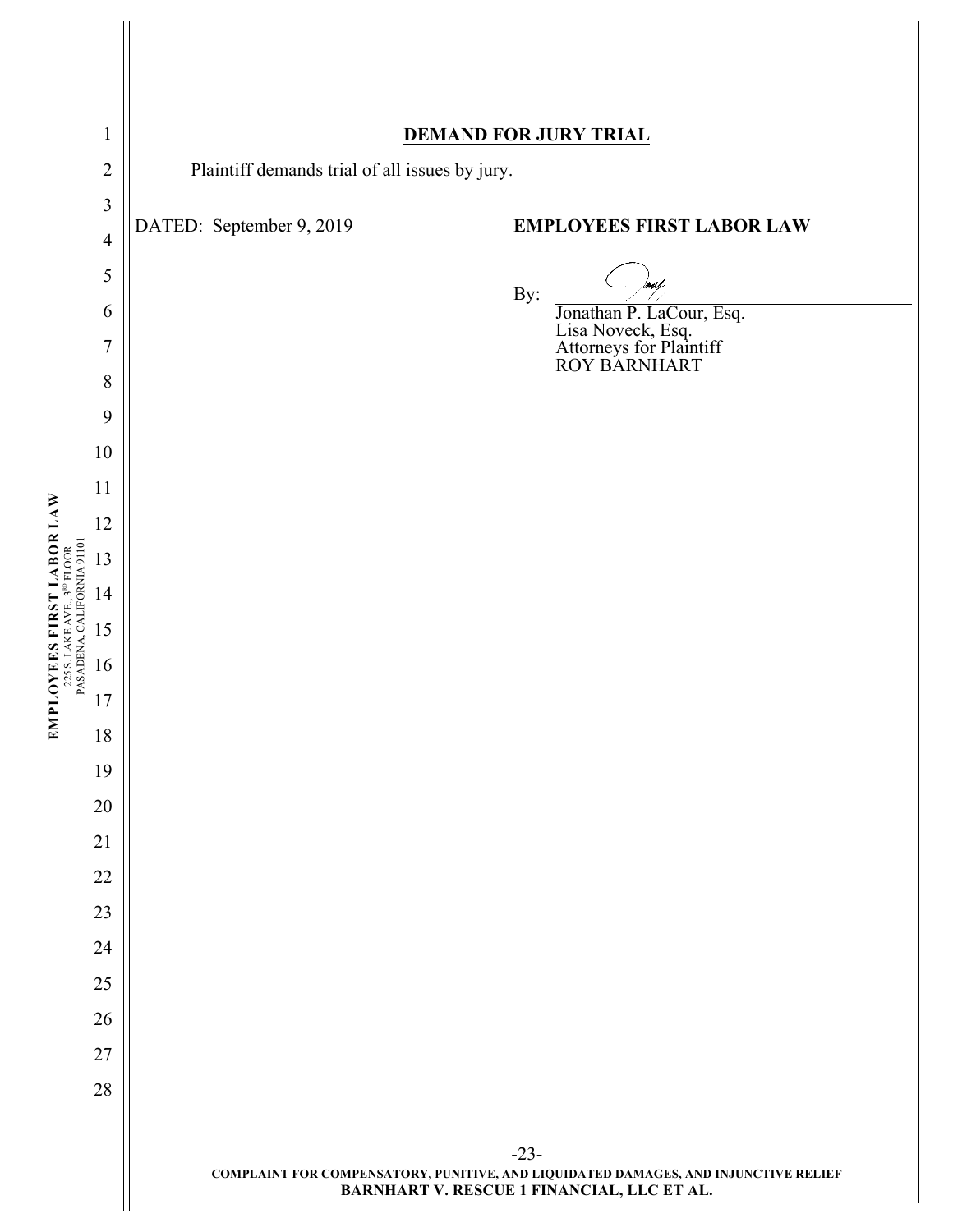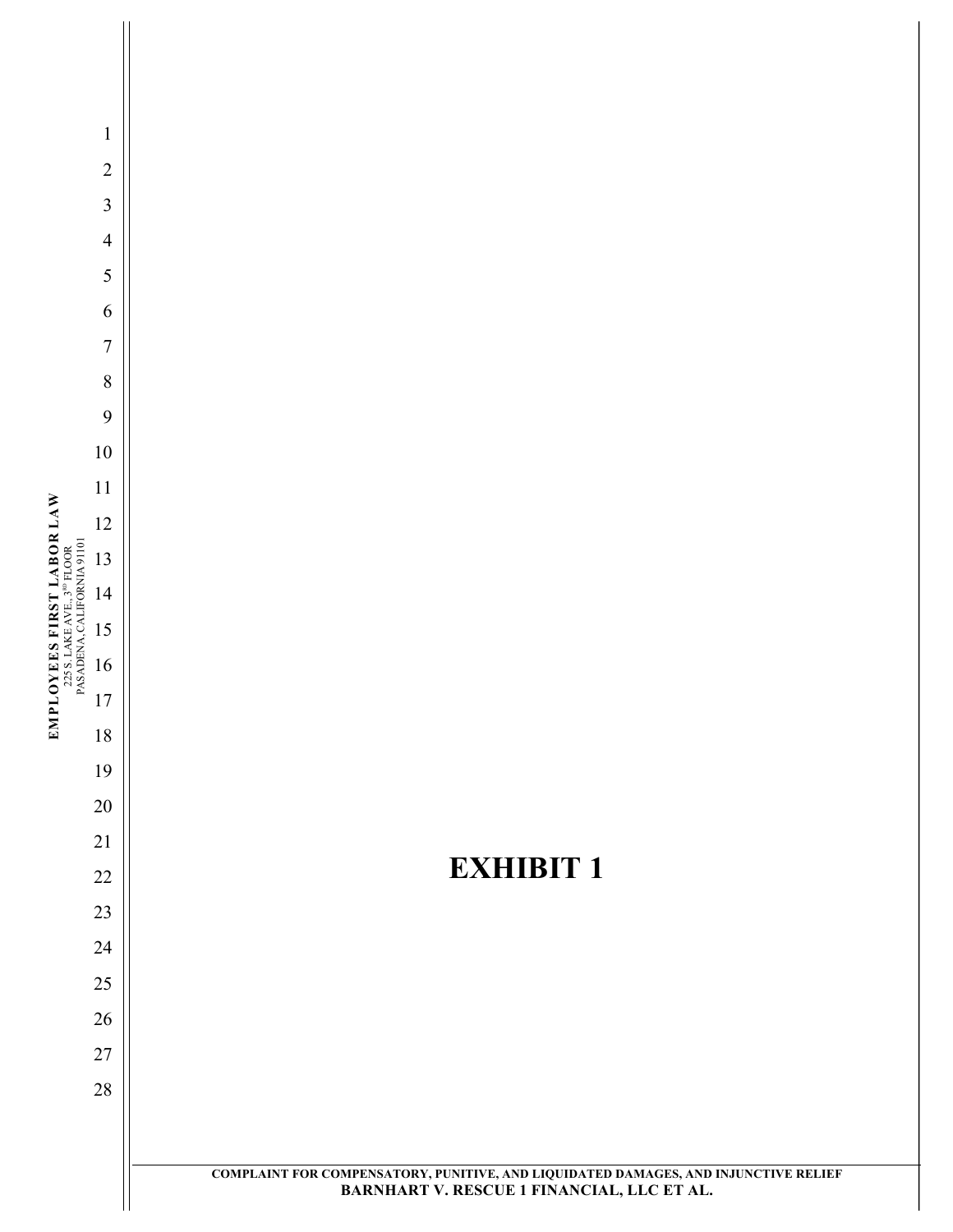

**DEPARTMENT OF FAIR EMPLOYMENT & HOUSING** 2218 Kausen Drive, Suite 100 I Elk Grove I CA I 95758 (800) 884-1684 (Voice) I (800) 700-2320 (TTY) | California's Relay Service at 711 http://www.dfeh.ca.gov I Email: contact.center@dfeh.ca.gov

September 9, 2019

RE: **Notice of Filing of Discrimination Complaint** DFEH Matter Number: 201909-07488709 Right to Sue: Barnhart / Rescue 1 Financial, LLC

To All Respondent(s):

Enclosed is a copy of a complaint of discrimination that has been filed with the Department of Fair Employment and Housing (DFEH) in accordance with Government Code section 12960. This constitutes service of the complaint pursuant to Government Code section 12962. The complainant has requested an authorization to file a lawsuit. This case is not being investigated by DFEH and is being closed immediately. A copy of the Notice of Case Closure and Right to Sue is enclosed for your records.

Please refer to the attached complaint for a list of all respondent(s) and their contact information.

No response to DFEH is requested or required.

Sincerely,

Department of Fair Employment and Housing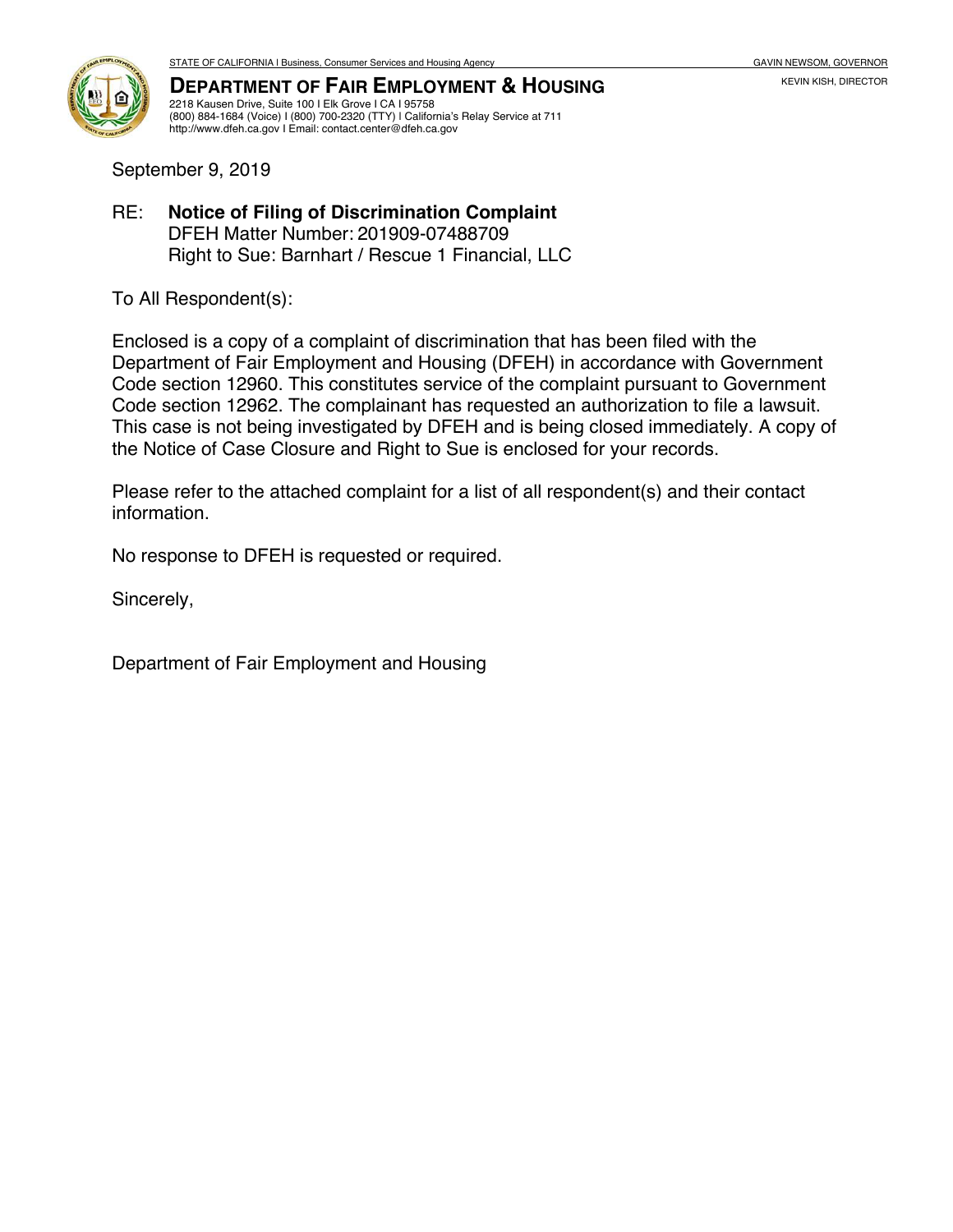

**DEPARTMENT OF FAIR EMPLOYMENT & HOUSING** 2218 Kausen Drive, Suite 100 I Elk Grove I CA I 95758 (800) 884-1684 (Voice) I (800) 700-2320 (TTY) | California's Relay Service at 711 http://www.dfeh.ca.gov I Email: contact.center@dfeh.ca.gov

September 9, 2019

Roy Barnhart 225 S. Lake Ave., Suite 300 Pasadena, California 91101

### RE: **Notice of Case Closure and Right to Sue** DFEH Matter Number: 201909-07488709 Right to Sue: Barnhart / Rescue 1 Financial, LLC

Dear Roy Barnhart,

This letter informs you that the above-referenced complaint was filed with the Department of Fair Employment and Housing (DFEH) has been closed effective September 9, 2019 because an immediate Right to Sue notice was requested. DFEH will take no further action on the complaint.

This letter is also your Right to Sue notice. According to Government Code section 12965, subdivision (b), a civil action may be brought under the provisions of the Fair Employment and Housing Act against the person, employer, labor organization or employment agency named in the above-referenced complaint. The civil action must be filed within one year from the date of this letter.

To obtain a federal Right to Sue notice, you must contact the U.S. Equal Employment Opportunity Commission (EEOC) to file a complaint within 30 days of receipt of this DFEH Notice of Case Closure or within 300 days of the alleged discriminatory act, whichever is earlier.

Sincerely,

Department of Fair Employment and Housing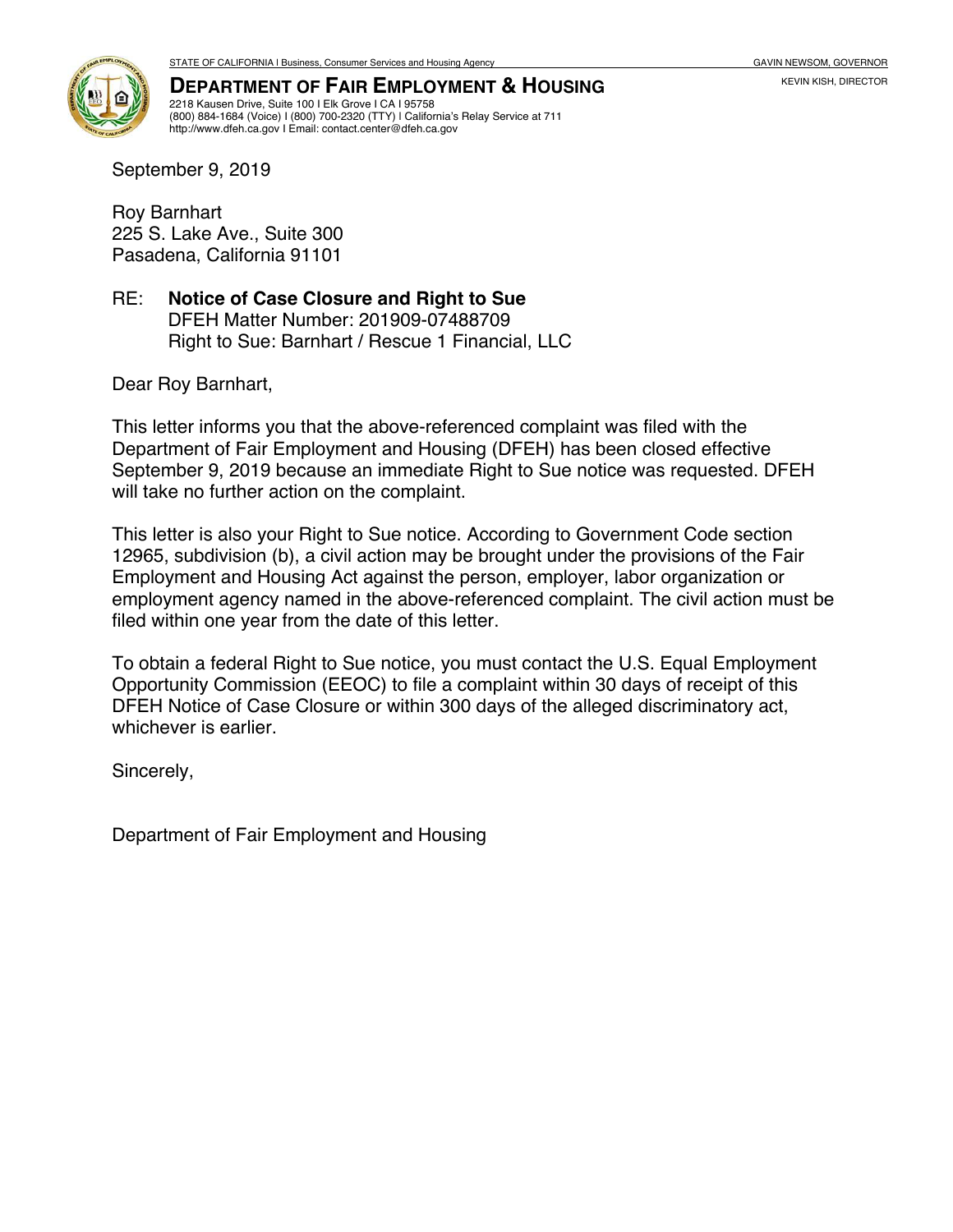| 1              | <b>COMPLAINT OF EMPLOYMENT DISCRIMINATION</b>                                                                                                                              |  |  |
|----------------|----------------------------------------------------------------------------------------------------------------------------------------------------------------------------|--|--|
| 2              | <b>BEFORE THE STATE OF CALIFORNIA</b><br><b>DEPARTMENT OF FAIR EMPLOYMENT AND HOUSING</b>                                                                                  |  |  |
| 3              | Under the California Fair Employment and Housing Act<br>(Gov. Code, § 12900 et seq.)                                                                                       |  |  |
| 4              | In the Matter of the Complaint of                                                                                                                                          |  |  |
| 5              | <b>Roy Barnhart</b><br>DFEH No. 201909-07488709                                                                                                                            |  |  |
| 6              | Complainant,                                                                                                                                                               |  |  |
| $\overline{7}$ | VS.                                                                                                                                                                        |  |  |
| 8<br>9         | Rescue 1 Financial, LLC<br>16842 Von Karman Ave., Ste. 300<br>Irvine, California 92606                                                                                     |  |  |
| 10             | Respondents                                                                                                                                                                |  |  |
| 11             |                                                                                                                                                                            |  |  |
| 12             | 1. Respondent Rescue 1 Financial, LLC is an employer subject to suit under the                                                                                             |  |  |
| 13             | California Fair Employment and Housing Act (FEHA) (Gov. Code, § 12900 et seq.).                                                                                            |  |  |
| 14             | 2. Complainant Roy Barnhart, resides in the City of Pasadena State of California.                                                                                          |  |  |
| 15             | 3. Complainant alleges that on or about June 23, 2019, respondent took the                                                                                                 |  |  |
| 16             | following adverse actions:                                                                                                                                                 |  |  |
| 17             | <b>Complainant was harassed</b> because of complainant's family care or medical leave<br>(cfra) (employers of 50 or more people), disability (physical or mental), medical |  |  |
| 18             | condition (cancer or genetic characteristic).                                                                                                                              |  |  |
| 19             | Complainant was discriminated against because of complainant's family care or<br>medical leave (cfra) (employers of 50 or more people), disability (physical or mental),   |  |  |
| 20             | medical condition (cancer or genetic characteristic) and as a result of the                                                                                                |  |  |
| 21             | discrimination was terminated, demoted, denied any employment benefit or<br>privilege, denied reasonable accommodation for a disability, denied work                       |  |  |
| 22             | opportunities or assignments.                                                                                                                                              |  |  |
| 23             | Complainant experienced retaliation because complainant reported or resisted                                                                                               |  |  |
| 24             | any form of discrimination or harassment, requested or used a disability-related<br>accommodation, requested or used leave under the california family rights act or       |  |  |
| 25             | fmla (employers of 50 or more people) and as a result was terminated, demoted,                                                                                             |  |  |
| 26             |                                                                                                                                                                            |  |  |
| 27             | -1-<br>Complaint - DFEH No. 201909-07488709                                                                                                                                |  |  |
| 28             | Date Filed: September 9, 2019                                                                                                                                              |  |  |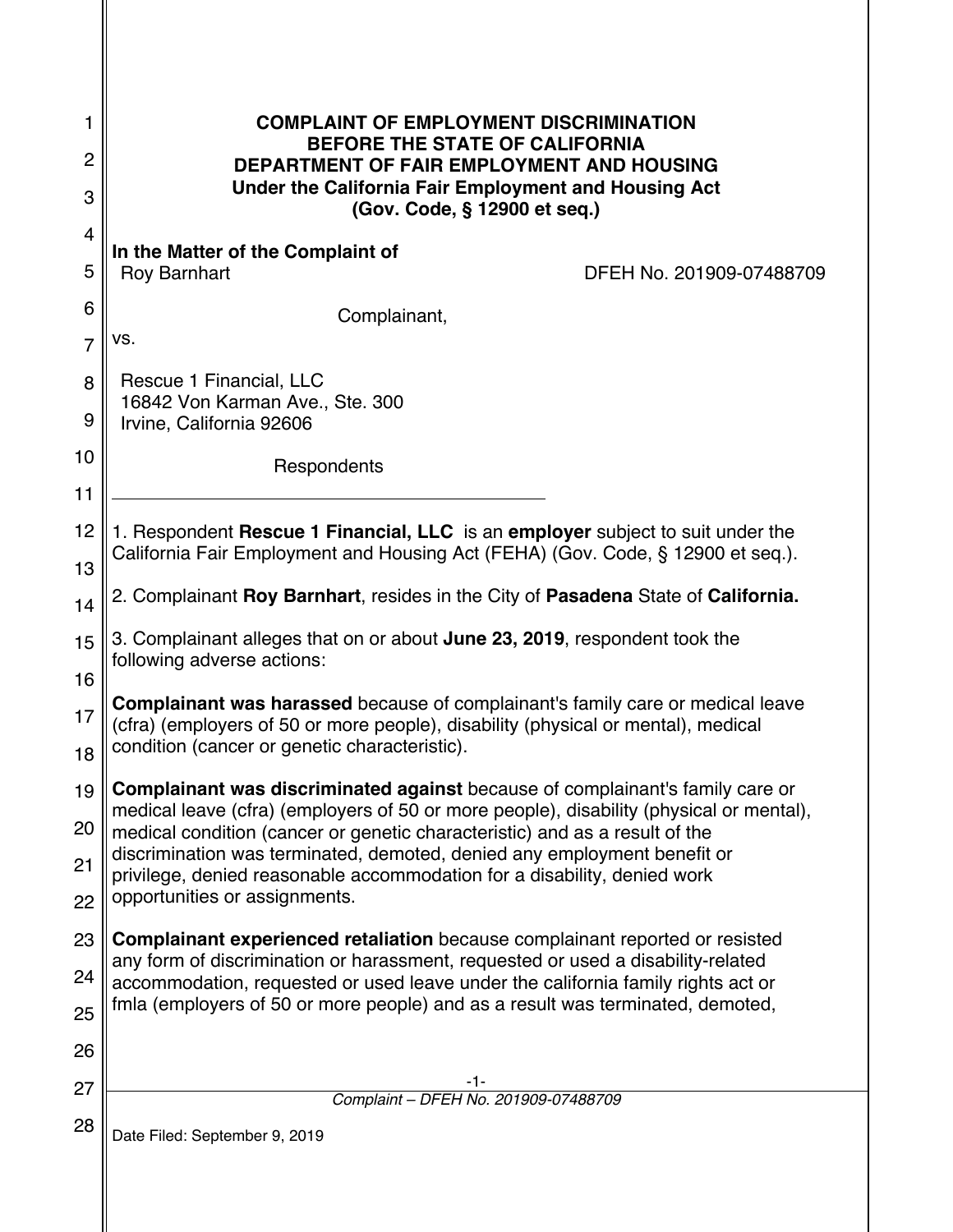| 1 denied any employment benefit or privilege, denied reasonable accommodation for a |
|-------------------------------------------------------------------------------------|
| $\begin{array}{c} \mathsf{a} \\ \mathsf{b} \end{array}$ disability.                 |

9

3 4 5 **Additional Complaint Details:** Defendant hired Plaintiff on or about August 1, 2017 as a director of business development. At the time Plaintiff commenced his employment with Defendant, his salary was \$10,000 per month in addition to \$2,000 guaranteed in commissions along with a \$500 stipend.

6 7 8 Plaintiff performed all of his job duties satisfactorily for Defendant. Indeed, given Plaintiff's consistent quality performance, Plaintiff routinely earned significant income through his commissions. For instance, in 2018, Plaintiff earned roughly \$150,000 total, well over his base salary, due do the substantial commissions he was able to secure.

10 11 Plaintiff continued to grow in his position in the short time he spent working at Defendant. In fact, in 2019, based on the commissions he earned in the earlier part of the year, Plaintiff was on pace to earn roughly \$225,000 for the year.

 $12<sub>1</sub>$ 13 14 On or about April 20, 2019, Plaintiff became ill. He noticed that he had developed brown spots on his arms and legs and routinely experienced severe itching all over his body. When his symptoms failed to improve, Plaintiff consulted his doctor on or about May 1, 2019 for treatment.

15 16 Plaintiff's doctor evaluated Plaintiff, quickly determined that Plaintiff needed specialized treatment, and sent Plaintiff to the emergency room. There, Plaintiff was diagnosed with Primary Biliary Cirrhosis ("PBC").

17 18 The emergency room doctors concluded that there was no medication they could prescribe to Plaintiff since they were not equipped to treat his underlying PBC. Thus, they referred Plaintiff to a gastroenterologist.

19

20 21 Of note, throughout this time period, Plaintiff's wife was the manager of human resources for Defendant. Not only was Plaintiff's wife aware of Plaintiff's illness, but Plaintiff also separately notified Defendant's CEOs, Bradley Smith and Branden Millstone, via email of his medical condition and that he had to go to the emergency

22 room for treatment.

23 24 25 After his visit to the emergency room, while waiting for his first appointment with the gastroenterologist, Plaintiff continued to seek treatment with his primary care physician and even occasionally would visit the emergency room, as his symptoms were becoming increasingly difficult to cope with. Plaintiff's itchiness grew to intense

27

-2- Complaint – DFEH No. 201909-07488709

Date Filed: September 9, 2019 28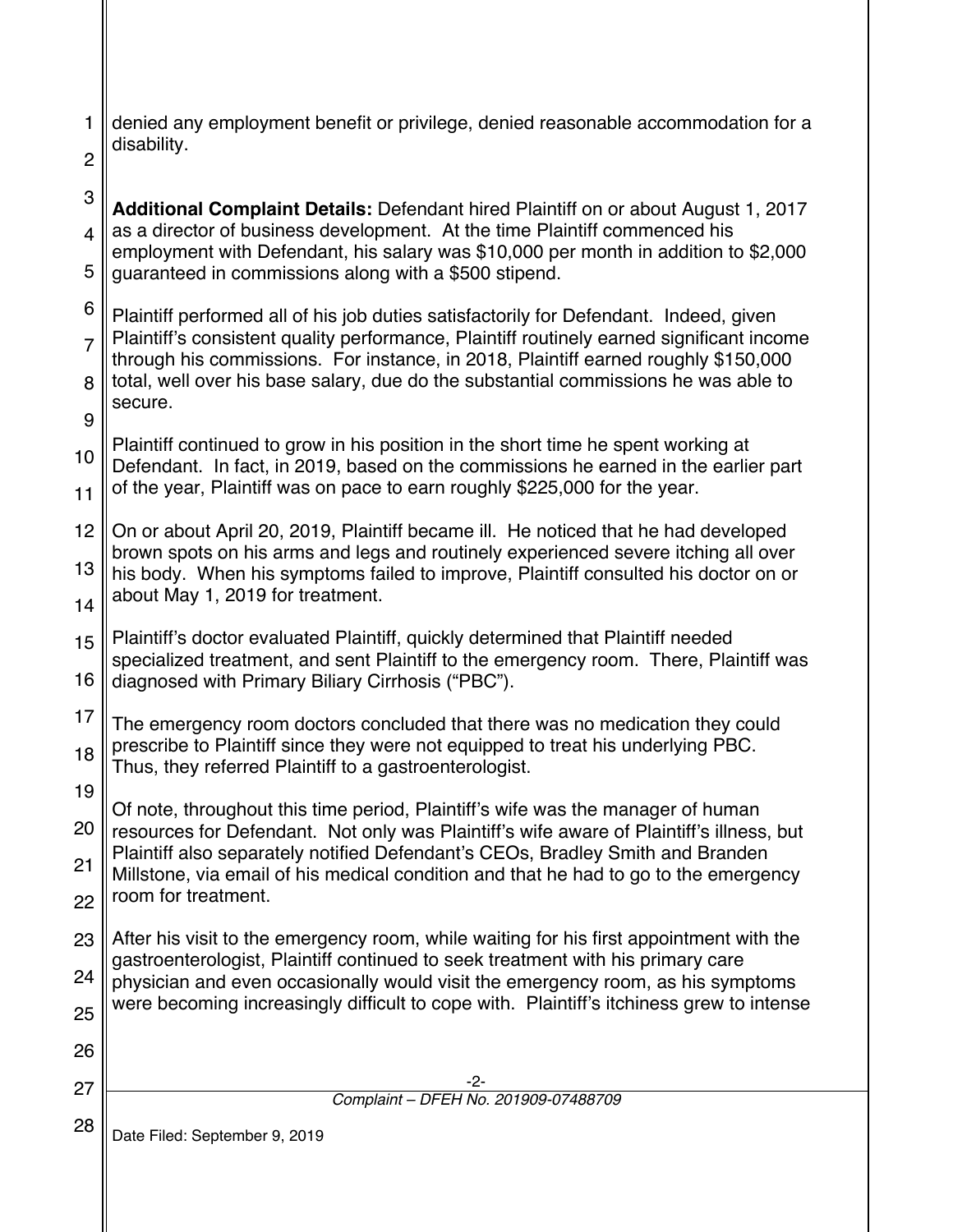| 1              | and unbearable discomfort. He also experienced extreme fatigue, swelling of his<br>ankles and feet, severe abdominal pain, and developed jaundice.                                                                                                             |
|----------------|----------------------------------------------------------------------------------------------------------------------------------------------------------------------------------------------------------------------------------------------------------------|
| $\overline{2}$ |                                                                                                                                                                                                                                                                |
| 3              | Plaintiff's PBC caused him to miss time from work due to treatment, or at times<br>because his symptoms were so acute that Plaintiff was simply too unwell to go to the<br>office. Each time Plaintiff needed to be absent from work, he promptly notified Mr. |
| 4<br>5         | Smith and Mr. Millstone.                                                                                                                                                                                                                                       |
| 6              | Though Plaintiff's wife informed Plaintiff that he qualified for protected leave under<br>CFRA, Defendant failed to provide Plaintiff with any notice of his rights under CFRA                                                                                 |
| $\overline{7}$ | or give him the opportunity to formally take such leave.                                                                                                                                                                                                       |
| 8              | In fact, Defendant repeatedly asked Plaintiff during his absences when he would<br>return to work and pressured him to return quickly. The company would plainly not                                                                                           |
| 9<br>10        | allow Plaintiff to take any form of an extended absence in spite of Plaintiff's right to<br>do so.                                                                                                                                                             |
| 11             | Moreover, the day after Plaintiff returned from his initial emergency room visit,<br>Defendant immediately began a practice of increasingly decreasing Plaintiff's                                                                                             |
| 12             | compensation. That day, Defendant demoted Plaintiff to a base salary only \$5,000                                                                                                                                                                              |
| 13             | per month plus commission, and though Defendant did not officially change<br>Plaintiff's title, it made Plaintiff co-sales manager with an employee who had<br>previously been Plaintiff's direct report.                                                      |
| 14             |                                                                                                                                                                                                                                                                |
| 15             | Only one week after that, Defendant informed Plaintiff that he would no longer be<br>permitted to earn commissions, and that Defendant was also stripping Plaintiff of his                                                                                     |
| 16             | stipend.                                                                                                                                                                                                                                                       |
| 17             | On or about early June of 2019, Plaintiff met with Mr. Smith and Mr. Millstone, who<br>at that time changed Plaintiff from a salaried employee to an hourly employee,                                                                                          |
| 18             | earning \$57.00 per hour.                                                                                                                                                                                                                                      |
| 19             | Shortly thereafter, Plaintiff visited his doctor, who prescribed Plaintiff a new                                                                                                                                                                               |
| 20             | medication for his PBC that was beginning to reduce Plaintiff's symptoms. However,<br>only days later, on or about June 23, 2019, Mr. Smith and Mr. Millstone called                                                                                           |
| 21             | Plaintiff into a meeting wherein they explained to Plaintiff that they could no longer                                                                                                                                                                         |
| 22             | continue to employ him due to his need to miss work for treatment of his PBC.                                                                                                                                                                                  |
| 23             | Plaintiff protested, explaining that he was on new medication that was thus far<br>proving to have a positive impact, and begged Defendant to give him more time at                                                                                            |
| 24             | the company. He even offered to transfer to another division if it would have                                                                                                                                                                                  |
| 25             | enabled Defendant to continue employing him.                                                                                                                                                                                                                   |
| 26             |                                                                                                                                                                                                                                                                |
| 27             | -3-<br>Complaint - DFEH No. 201909-07488709                                                                                                                                                                                                                    |
| 28             | Date Filed: September 9, 2019                                                                                                                                                                                                                                  |
|                |                                                                                                                                                                                                                                                                |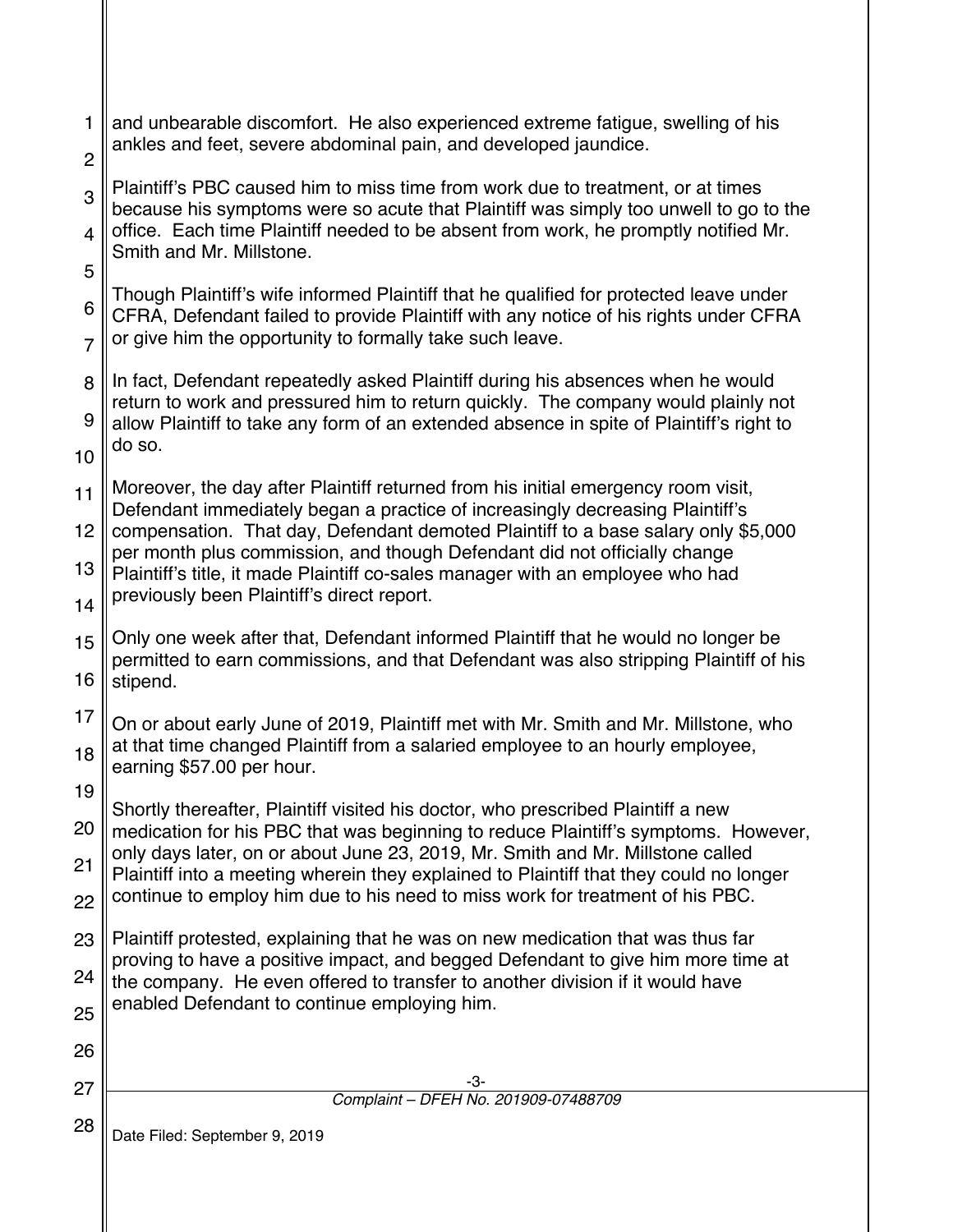| 1              | Nonetheless, Defendant upheld Plaintiff's termination and refused to allow Plaintiff's<br>continued employment with the company due to Plaintiff's medical condition.   |  |
|----------------|-------------------------------------------------------------------------------------------------------------------------------------------------------------------------|--|
| $\overline{2}$ |                                                                                                                                                                         |  |
| 3              | As a result of Plaintiff's disability, Plaintiff requested accommodations including time<br>off falling within CFRA leave.                                              |  |
| 4              | Plaintiff took time off that was eligible for CFRA leave for his serious health condition                                                                               |  |
| 5              | and disability.                                                                                                                                                         |  |
| 6              | At all relevant times, Defendant failed to properly engage in a good faith interactive                                                                                  |  |
| $\overline{7}$ | process in an effort to properly accommodate Plaintiff's disability and/or medical<br>condition such that Plaintiff could continue working for Defendant.               |  |
| 8              | At all relevant times, Defendant failed to reasonably accommodate Plaintiff even                                                                                        |  |
| 9              | though Plaintiff was able to perform Plaintiff's essential job duties with or without                                                                                   |  |
| 10             | accommodations.                                                                                                                                                         |  |
| 11             | Plaintiff's termination was substantially motivated by Plaintiff's disability or perceived<br>disability, medical condition or perceived medical condition, request for |  |
| 12             | accommodation, and/or engagement in protected activities, without any discussion                                                                                        |  |
| 13             | of disability accommodations or any good faith attempt to engage in the interactive<br>process with Plaintiff.                                                          |  |
| 14             | Defendant's conduct described herein was undertaken, authorized, and/or ratified by                                                                                     |  |
| 15             | Defendant's officers, directors and/or managing agents, including, but not limited to                                                                                   |  |
| 16             | those identified herein as DOES 1 through 20, who were authorized and empowered<br>to make decisions that reflect and/or create policy for Defendant. The               |  |
| 17             | aforementioned conduct of said managing agents and individuals was therefore<br>undertaken on behalf of Defendant who further had advanced knowledge of the             |  |
| 18             | actions and conduct of said individuals whose actions and conduct were ratified,<br>authorized, and approved by managing agents whose precise identities are            |  |
| 19             | unknown to Plaintiff at this time and are therefore identified and designated herein                                                                                    |  |
| 20             | as DOES 1 through 20, inclusive.                                                                                                                                        |  |
| 21             | As a result of Defendant's actions, Plaintiff has suffered and will continue to suffer<br>general and special damages, including severe and profound pain and emotional |  |
| 22             | distress, anxiety, depression, headaches, tension, and other physical ailments,                                                                                         |  |
| 23             | physical injury related to emotional distress, as well as medical expenses, expenses<br>for psychological counseling and treatment, and past and future lost wages and  |  |
| 24             | benefits.                                                                                                                                                               |  |
| 25             | As a result of the above, Plaintiff is entitled to past and future lost wages, bonuses,<br>commissions, benefits and loss or diminution of earning capacity.            |  |
| 26             |                                                                                                                                                                         |  |
| 27             |                                                                                                                                                                         |  |
|                | Complaint - DFEH No. 201909-07488709                                                                                                                                    |  |
| 28             | Date Filed: September 9, 2019                                                                                                                                           |  |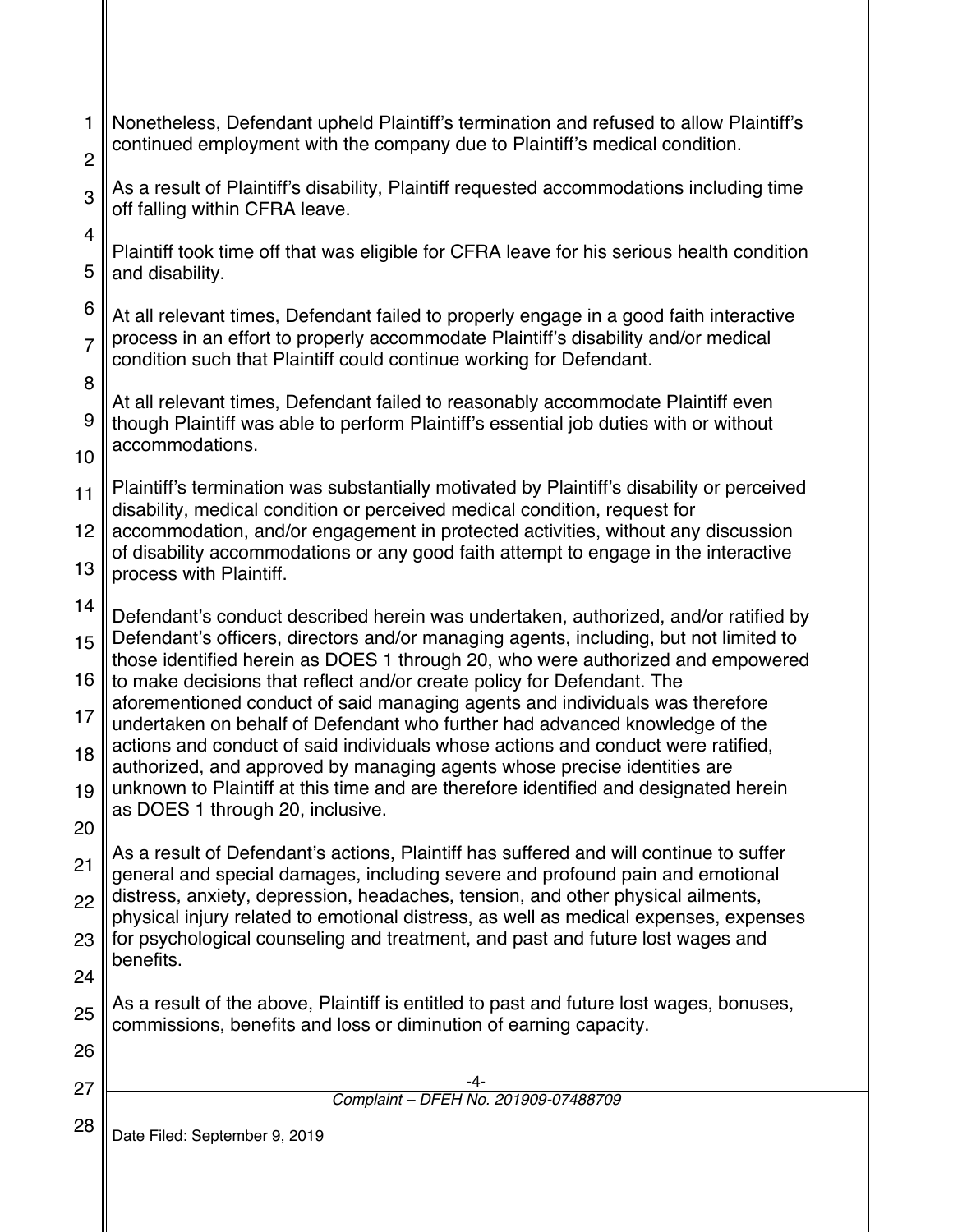| 1              |                                                                                                                                                                                   |
|----------------|-----------------------------------------------------------------------------------------------------------------------------------------------------------------------------------|
| $\overline{c}$ | Plaintiff claims general damages for emotional and mental distress and aggravation<br>in a sum in excess of the jurisdictional minimum of this Court.                             |
| 3              | Because the acts taken toward Plaintiff were carried out by officers, directors and/or                                                                                            |
| $\overline{4}$ | managing agents acting in a deliberate, cold, callous, cruel and intentional manner,<br>in conscious disregard of Plaintiff's rights and in order to injure and damage Plaintiff, |
| 5<br>6         | Plaintiff requests that punitive damages be levied against Defendants and each of<br>them, in sums in excess of the jurisdictional minimum of this Court.                         |
| $\overline{7}$ |                                                                                                                                                                                   |
| 8              |                                                                                                                                                                                   |
| 9              |                                                                                                                                                                                   |
| 10             |                                                                                                                                                                                   |
| 11             |                                                                                                                                                                                   |
| 12             |                                                                                                                                                                                   |
| 13             |                                                                                                                                                                                   |
| 14             |                                                                                                                                                                                   |
| 15             |                                                                                                                                                                                   |
| 16             |                                                                                                                                                                                   |
| 17             |                                                                                                                                                                                   |
| 18             |                                                                                                                                                                                   |
| 19<br>20       |                                                                                                                                                                                   |
| 21             |                                                                                                                                                                                   |
| 22             |                                                                                                                                                                                   |
| 23             |                                                                                                                                                                                   |
| 24             |                                                                                                                                                                                   |
| 25             |                                                                                                                                                                                   |
| 26             |                                                                                                                                                                                   |
| 27             | $-5-$<br>Complaint - DFEH No. 201909-07488709                                                                                                                                     |
| 28             | Date Filed: September 9, 2019                                                                                                                                                     |
|                |                                                                                                                                                                                   |